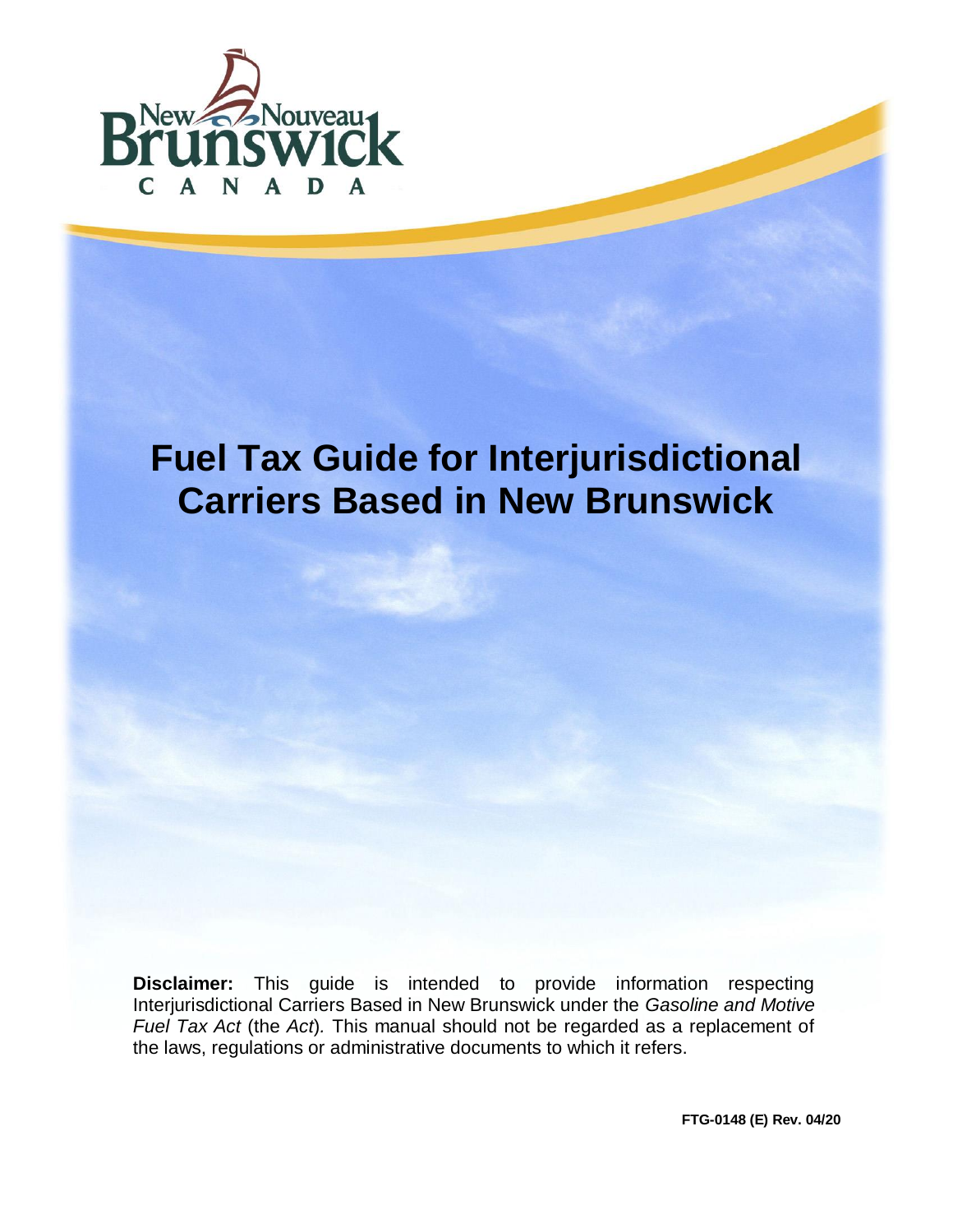# **CONTENTS**

|--|--|

| 1.               |            |                                                         |  |
|------------------|------------|---------------------------------------------------------|--|
| 2.               |            |                                                         |  |
| 3.               |            |                                                         |  |
|                  | 3.1        |                                                         |  |
|                  | 3.2        |                                                         |  |
|                  |            |                                                         |  |
|                  |            |                                                         |  |
|                  | 3.3        |                                                         |  |
|                  |            | 3.3.1                                                   |  |
|                  |            |                                                         |  |
|                  | 3.4        |                                                         |  |
| $\overline{4}$ . |            |                                                         |  |
|                  | 4.1        |                                                         |  |
|                  | 4.2        |                                                         |  |
|                  | 4.3        |                                                         |  |
|                  | 4.4        |                                                         |  |
|                  | 4.5        |                                                         |  |
|                  | 4.6        |                                                         |  |
|                  | 4.7        |                                                         |  |
|                  | 4.8        |                                                         |  |
|                  | 4.9        |                                                         |  |
|                  | 4.10       |                                                         |  |
| 5.               |            |                                                         |  |
|                  | 5.1        |                                                         |  |
|                  | 5.2        |                                                         |  |
|                  | 5.3        |                                                         |  |
|                  | 5.4        |                                                         |  |
|                  | 5.5        |                                                         |  |
|                  | 5.6        |                                                         |  |
|                  | 5.7        |                                                         |  |
|                  | 5.8        |                                                         |  |
|                  | 5.9        |                                                         |  |
|                  | 5.10       |                                                         |  |
| 6.               |            |                                                         |  |
|                  | 6.1        |                                                         |  |
|                  | 6.2        | Failure to File a Complete IFTA Quarterly Tax Return 13 |  |
|                  | 6.3        |                                                         |  |
|                  | 6.4        |                                                         |  |
|                  |            |                                                         |  |
|                  |            |                                                         |  |
|                  |            |                                                         |  |
| 7.               |            |                                                         |  |
|                  | 7.1        |                                                         |  |
|                  | 7.2        |                                                         |  |
|                  |            |                                                         |  |
|                  | 7.3<br>7.4 |                                                         |  |
|                  |            |                                                         |  |
| 8.               |            |                                                         |  |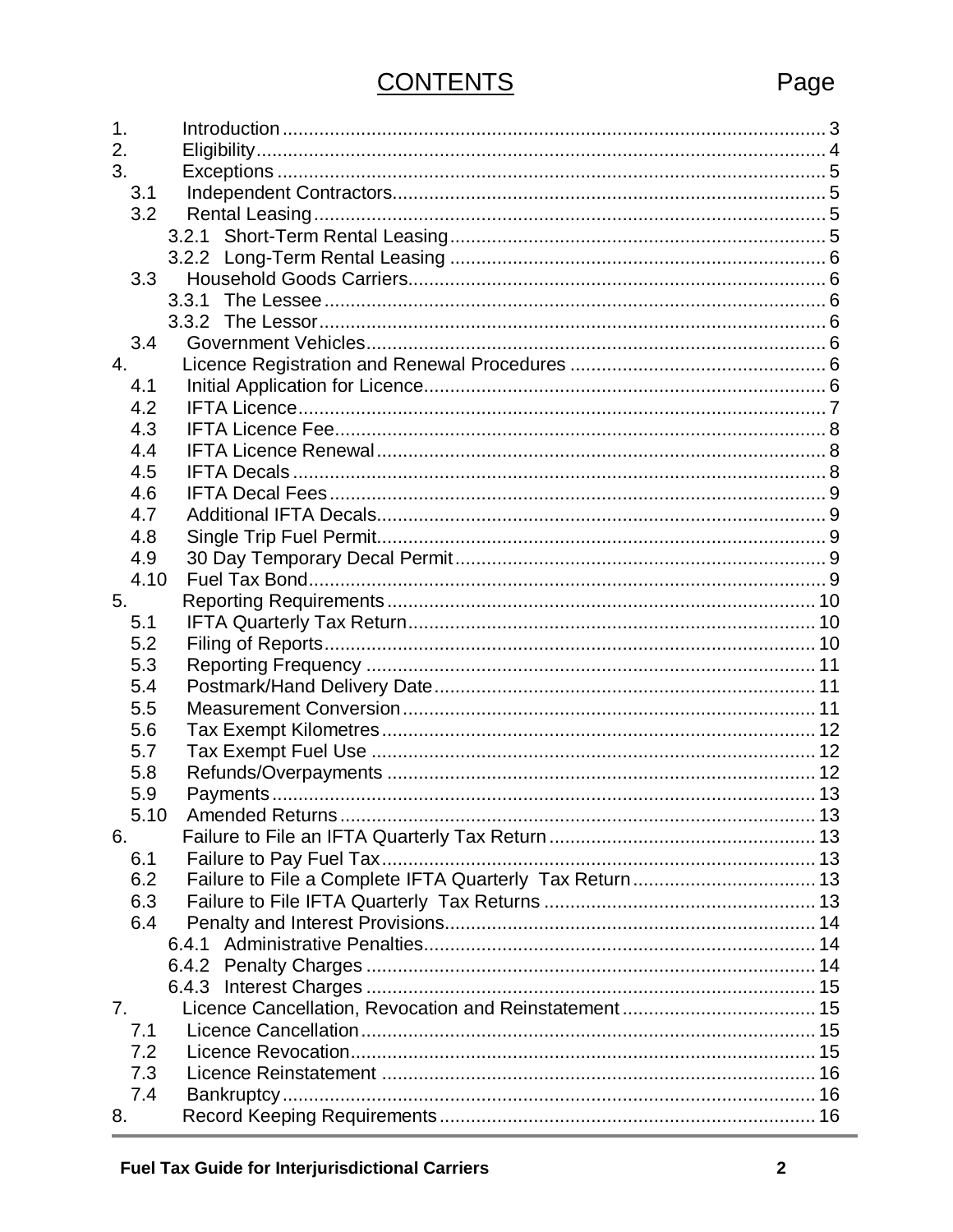| 8.1 |  |
|-----|--|
| 8.2 |  |
| 8.3 |  |
| 8.4 |  |
| 8.5 |  |
| 8.6 |  |
| 9.  |  |
| 9.1 |  |
| 9.2 |  |
| 9.3 |  |
| 9.4 |  |
| 10. |  |
| 11. |  |
| 12. |  |

# <span id="page-2-0"></span>**1. Introduction**

Effective January 1, 1996 New Brunswick became a member of the International Fuel Tax Agreement (IFTA). IFTA is an agreement among all Canadian Provinces and most American states that facilitates the process whereby interjurisdictional motor carriers are able to report and pay all motor carrier fuel taxes to a single base jurisdiction.

On April 1, 2020 New Brunswick implemented a provincial tax on carbon emitting products. The carbon tax is imposed under the *Gasoline and Motive Fuel Tax Act* and is applied to gasoline, motive fuel and carbon emitting products. As a result, effective April 1, 2020 in New Brunswick the carbon tax will be included in the effective IFTA tax rate. Other than the adjusted rate, the current return and reporting requirements remain the same for New Brunswick IFTA carriers and their IFTA quarterly returns can be completed as per normal procedures.

In New Brunswick, the IFTA is administered through the Revenue Administration Division of Finance and Treasury Board. When a person or business entity wishes to become registered as a motor carrier for the purposes of interjurisdictional travel, the person, or business must submit an application to the Division's Registration & Licensing unit. Upon approval of the application, the carrier is issued an IFTA licence and decals.

IFTA licences and decals issued by New Brunswick are accepted by all other IFTA member jurisdictions with no additional permits, licences or, fees required. The carrier is also issued fuel tax report forms, or returns, which must be filed with New Brunswick on a quarterly basis.

The IFTA fuel tax returns account for the carrier's motor fuel use in each jurisdiction of travel and are accepted by New Brunswick on behalf of all IFTA member jurisdictions with **no additional reporting** required for those other jurisdictions. Only those carriers that accumulate travel in non-IFTA member jurisdictions, which includes: **Alaska,**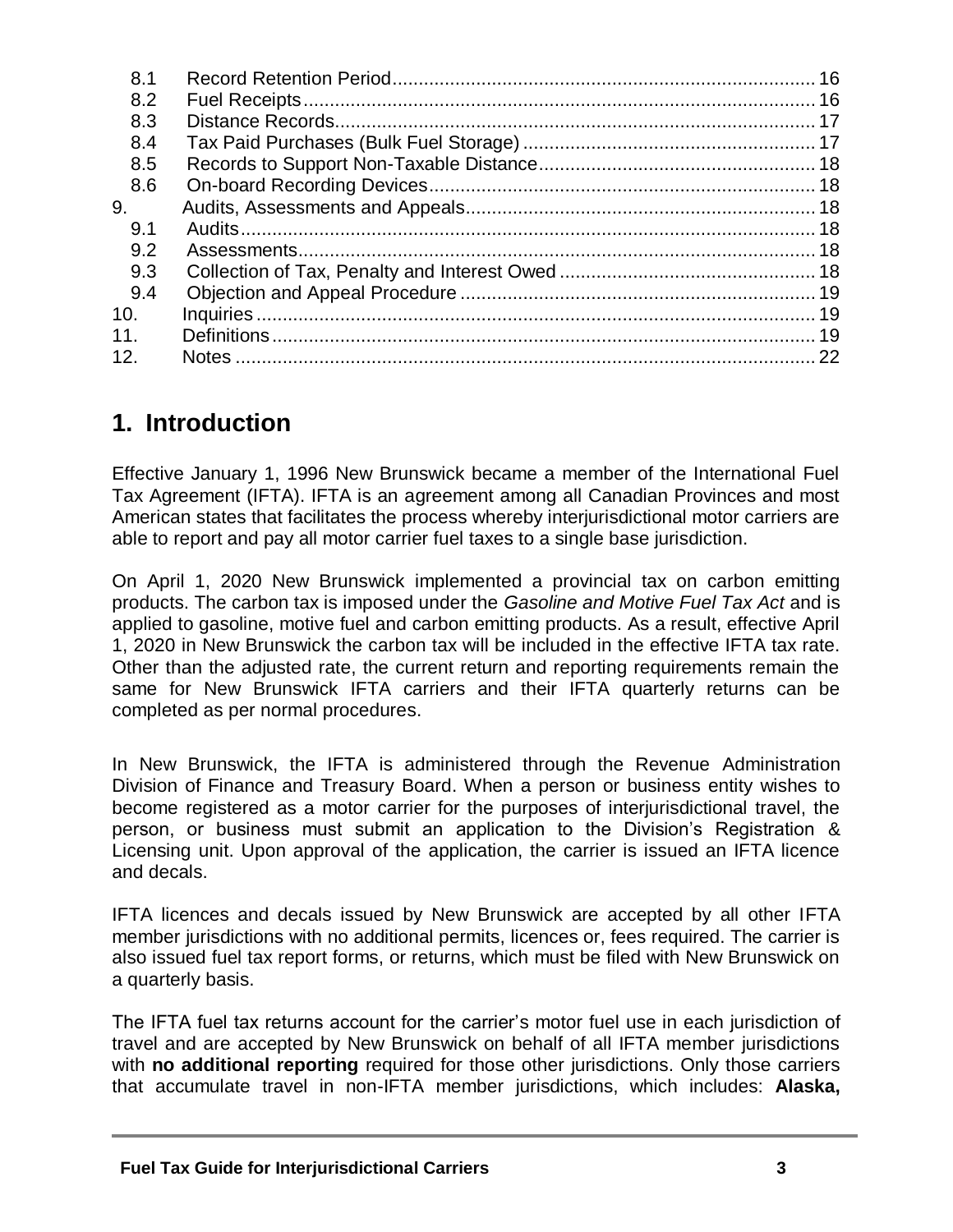**Yukon, District of Columbia, Hawaii, Northwest Territories and Nunavut**, will be required to file additional fuel use reports.

To further assist interjurisdictional carriers based in **New Brunswick** with the details of the fuel tax reporting and licensing rules under the IFTA, the Department has prepared the following information manual. Please keep in mind that the information that follows is related to New Brunswick's reporting requirements only and it is intended as a guide and does not replace the laws, regulations or administrative documents to which it refers. For additional information regarding reporting requirements of other jurisdictions, please contact those jurisdictions directly.

# <span id="page-3-0"></span>**2. Eligibility**

All carriers that operate *qualified motor vehicles* in multiple jurisdictions are required to register with a **base jurisdiction** for the purposes of fuel tax reporting.

The *base jurisdiction* is where the carriers' operational records are either maintained, or can be made available for audit purposes at the carriers' expense, and where one or more qualified motor vehicles are registered.

#### A *Qualified Motor Vehicle* is:

a motor vehicle used, designed or maintained for transportation of persons or property; and

- having two axles and a gross vehicle weight or registered gross vehicle weight exceeding 26,000 pounds or 11,797 kilograms; or
- having three or more axles regardless of weight; or
- used in combination, when the weight of such combination exceeds 26,000 pounds or 11,797 kilograms gross vehicle weight.

\*Qualified motor vehicle does **not** include recreational vehicles.

Accordingly, you are eligible to apply to New Brunswick for an IFTA licence and decals if you meet all of the following criteria:

- you are a carrier with one or more qualified motor vehicles registered in New Brunswick;
- you either maintain operational records in New Brunswick, or agree to sign an affidavit stating you are prepared to make records available to New Brunswick at your own expense; and
- your qualified motor vehicles travel in New Brunswick and at least one other IFTAmember jurisdiction.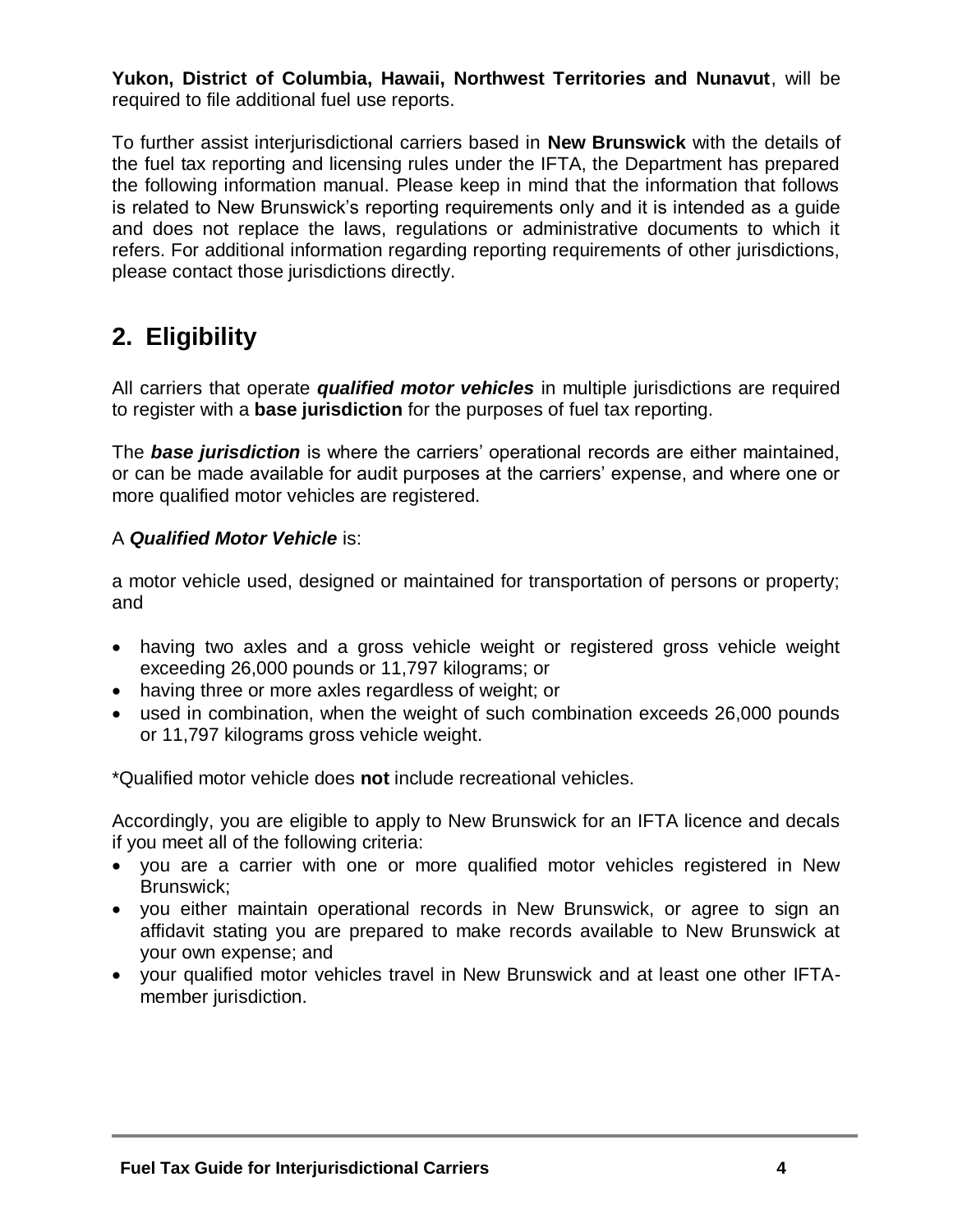# <span id="page-4-0"></span>**3. Exceptions**

In New Brunswick, many registrants are carrier companies that lease vehicles (the lessee) from independent brokers (the lessor). If you lease or rent a qualified motor vehicle(s) to a carrier, you may not be required to obtain an IFTA licence and decals from the Department. The responsibility for fuel use tax reporting may rest with either the carrier or the broker, depending upon which of the following categories is applicable.

#### <span id="page-4-1"></span>*3.1 Independent Contractors*

#### • **Short-Term Leases**

If you are an independent contractor involved in a short-term/trip lease of 29 days or less with a carrier company, then you as the trip lessor must report and pay all fuel taxes.

#### • **Long-Term Leases**

If you are an independent contractor involved in a long-term lease (30 days or more) with a carrier company, then you may be responsible for reporting and paying the fuel use tax. Under these circumstances, the lessor and lessee retain the option of designating which party will report and pay fuel use tax. This must be specified in the broker/carrier agreement.

In the absence of a written broker/carrier agreement or contract, or if the document is silent regarding responsibility for reporting and paying fuel use tax, the carrier (lessee) will be responsible for reporting and paying fuel use tax.

If, through a written agreement or contract, the carrier (lessee) assumes responsibility for reporting and paying fuel use taxes, then the base jurisdiction for purposes of fuel tax reporting shall be the base jurisdiction of the carrier (lessee). The base jurisdiction in which the broker (lessor) has registered the qualified motor vehicle for vehicle registration purposes is not relevant.

#### <span id="page-4-3"></span><span id="page-4-2"></span>*3.2 Rental Leasing*

#### **3.2.1 Short-Term Rental Leasing**

If you are a lessor regularly engaged in the business of either leasing, or renting motor vehicles without drivers, to carrier companies or other lessees of 29 days or less, then you fall in the short-term rental category. Under these circumstances, it is the lessor who must report and pay the fuel use tax, unless the following two conditions are met.

- The lessor has written a rental contract which designates the lessee as the party responsible for reporting and paying the fuel use tax; and
- The lessor has a copy of the lessee's IFTA fuel tax licence, which is valid for the term of the rental.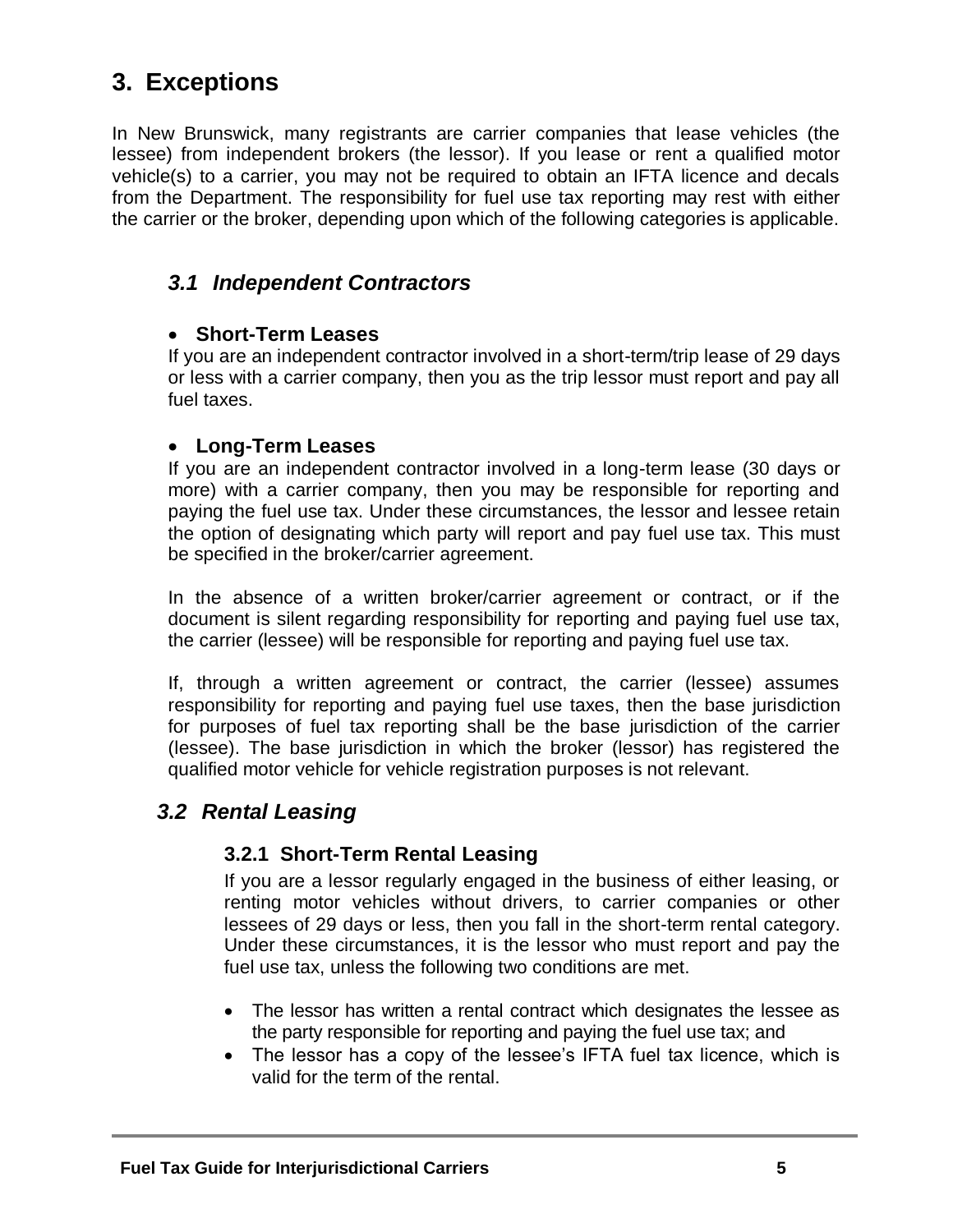#### <span id="page-5-0"></span>**3.2.2 Long-Term Rental Leasing**

If you are a lessor regularly engaged in the business of either leasing, or renting motor vehicles without drivers to carrier companies or other lessees for periods in excess of 29 days, then you qualify as a long-term lessor. Under these circumstances, you as the lessor may be responsible for reporting fuel use taxes to the Department. This is normally specified in a written agreement or contract between the leasing party and the lessor.

#### <span id="page-5-1"></span>*3.3 Household Goods Carriers*

<span id="page-5-2"></span>In the case of a household goods carrier using independent contractors, agents, or service representatives under intermittent leases, the party liable for motor fuel use tax shall be:

#### **3.3.1 The Lessee**

The lessee (carrier) when the qualified motor vehicle is being operated under the lessee's jurisdictional operating authority. For purposes of fuel tax reporting, the base jurisdiction shall be the base jurisdiction of the lessee (carrier), regardless of the jurisdiction in which the qualified motor vehicle is registered by the lessor or lessee.

#### <span id="page-5-3"></span>**3.3.2 The Lessor**

The lessor (independent contractor, agent, or service representative) when the qualified motor vehicle is being operated under the lessor's jurisdictional operating authority. The base jurisdiction for purposes of fuel tax reporting shall be the base jurisdiction of the lessor, regardless of the jurisdiction in which the qualified motor vehicle is registered for vehicle registration purposes.

#### <span id="page-5-4"></span>*3.4 Government Vehicles*

Vehicles registered to governments will be exempted. This includes federal, provincial/state and municipal governments in Canada and the United States. Canadian federal government includes vehicles registered to government departments and Crown Corporations that are agents of the Crown.

# <span id="page-5-6"></span><span id="page-5-5"></span>**4. Licence Registration and Renewal Procedures**

#### *4.1 Initial Application for Licence*

To apply for an IFTA licence and decals, you must complete an "Application for an International Fuel Tax Agreement (IFTA) Licence" form, and submit it to the Registration & Licensing unit of Finance and Treasury Board, together with the applicable licensing fee and decal fee. The application form can be obtained by contacting the Revenue Administration Division of Finance and Treasury Board or online for electronic submissions on the Service New Brunswick (SNB) Web site at [www.snb.ca](http://www.snb.ca/) or on the Finance and Treasury Board Web site at [www.gnb.ca/Finance.](http://www.gnb.ca/Finance)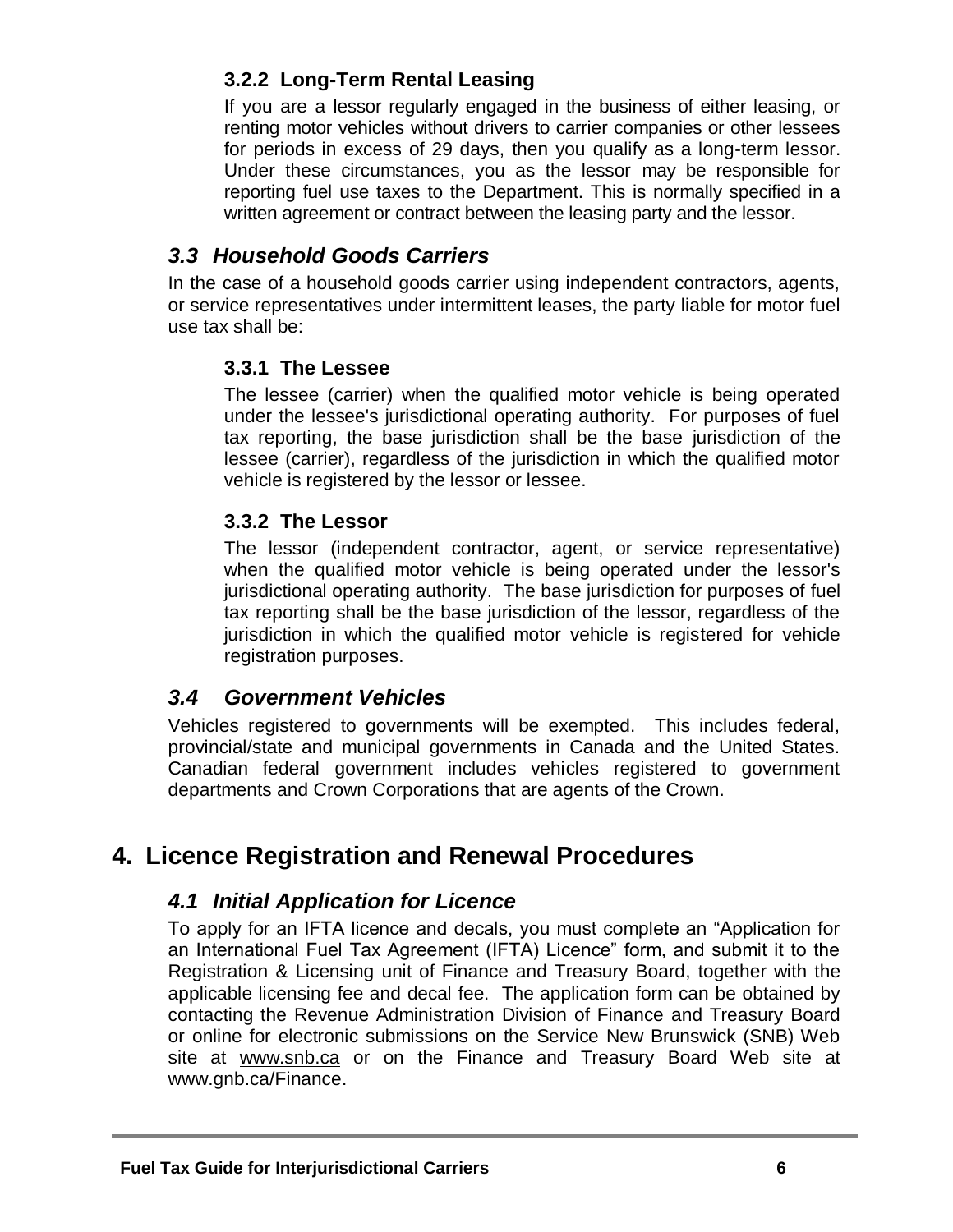When you submit your application, please ensure that you have provided all of the information requested, including the number of decals required for the registration year. Failure to provide either the required information or the proper payment of the licensing fee and decal fee will result in a delay in processing your application. Once your application is approved, your licence and decals will be mailed to the mailing address indicated on your application.

If your licence is revoked in another IFTA-member jurisdiction, you will not be eligible to register in New Brunswick.

The "Application for an IFTA Licence" can be completed and submitted electronically by accessing the Service New Brunswick website at: [www.snb.ca.](http://www.snb.ca/)

Application forms can be obtained online at the following addresses:

• Finance and Treasury Board at: www.gnb.ca/finance and click on "Forms" or

• Service New Brunswick at: www.snb.ca and click on "Forms by Department".

If you are unable to obtain an application form online, contact the Finance and Treasury Board at 1-800-669-7070, Monday to Friday, 8:15 a.m. to 5 p.m.

The application form requests basic information about the carrier and the carrier's operations. **It must be fully completed** and returned to the address below:

**Finance and Treasury Board Revenue Administration Division P. O. Box 3000 Fredericton, NB E3B 5G5**

**Tel: (800) 669-7070 Fax: (506) 457-7335 E-mail: [wwwfin@gnb.ca](mailto:wwwfin@gnb.ca) Web site: [www.gnb.ca/finance](http://www.gnb.ca/finance)**

When you submit your application, please ensure that you have provided all the information requested, including the number of decals required for the registration year. Failure to provide either the required information or the proper payment of the licensing fee and decal fee will result in a delay in processing your application. Once your application is approved, your licence and decals will be mailed to the mailing address indicated on your application.

If your licence is revoked in another IFTA-member jurisdiction, you will not be eligible to register in New Brunswick.

#### <span id="page-6-0"></span>*4.2 IFTA Licence*

The Province of New Brunswick issues one IFTA licence to each applicant that meets the licence application requirements set out by Finance and Treasury Board. Once you have received your IFTA licence, make legible copies of the original licence and place one copy in each of your qualified motor vehicles. Place the original licence with your business records. If, during the registration year, your fleet is expanded to include additional qualified motor vehicles, then you are to make copies of the original licence for those additional qualified motor vehicles. If you are found operating a qualified motor vehicle without an IFTA licence or without a valid single trip fuel permit, the vehicle operator will be subject to a fine.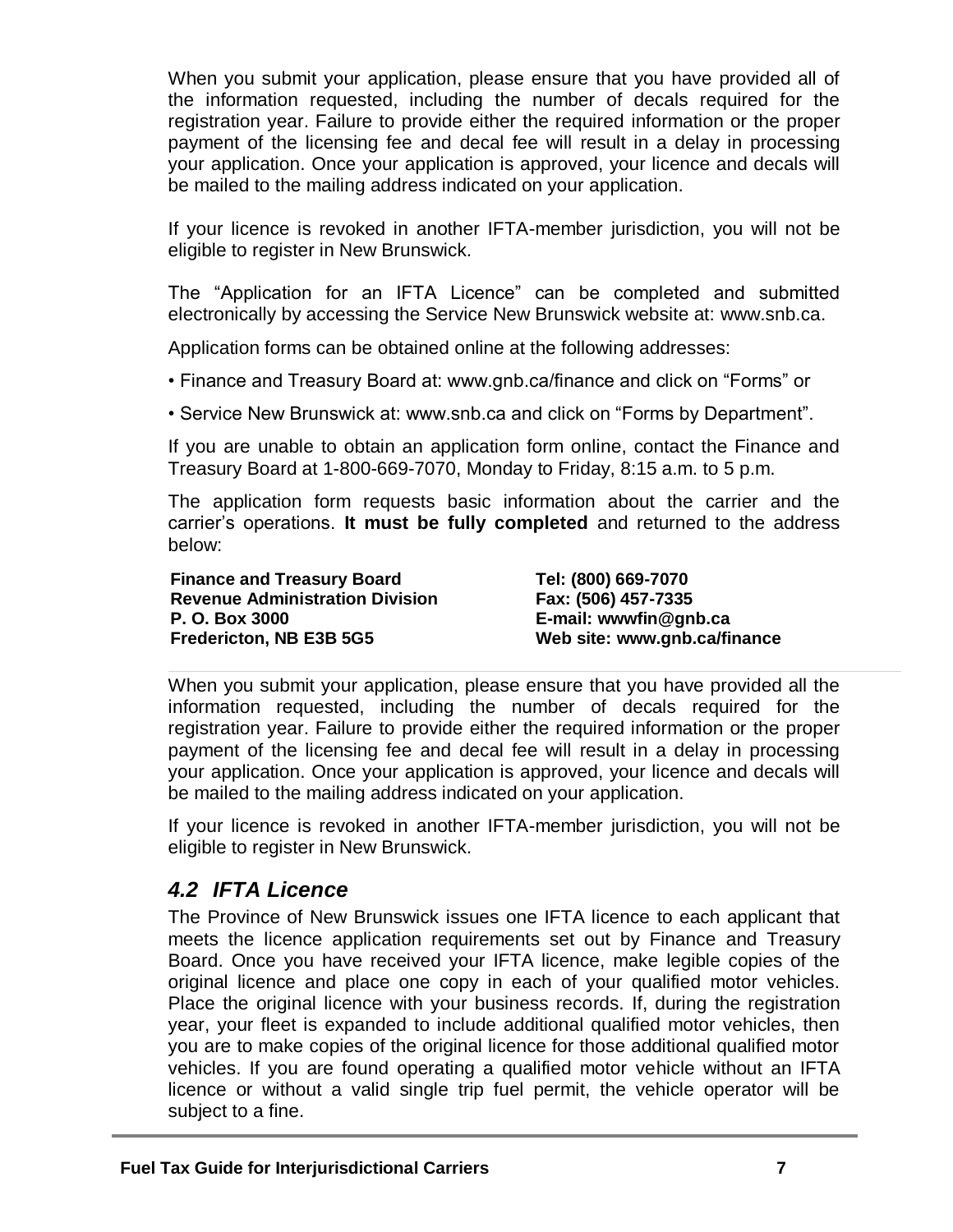### <span id="page-7-0"></span>*4.3 IFTA Licence Fee*

The following annual fee structure applies to all carriers renewing or applying for an International Fuel Tax Agreement (IFTA) Licence in order to travel interjurisdictionally:

| <b>Number of Qualifying Vehicles</b> | <b>Application Fee</b> |
|--------------------------------------|------------------------|
| Carriers with 1 Vehicle              | \$25.00                |
| Carriers with $2 - 4$ vehicles       | \$100.00               |
| Carriers with $5 - 9$ vehicles       | \$200.00               |
| Carriers with $10 - 24$ vehicles     | \$400.00               |
| Carriers with $25 - 49$ vehicles     | \$750.00               |
| Carriers with $50 +$ vehicles        | \$1500.00              |

### <span id="page-7-1"></span>*4.4 IFTA Licence Renewal*

IFTA licences are **valid** from January 1 to December 31. It is incumbent upon all licensees to renew their licences and obtain new decals each year before December 31. To assist licensees that may require extensions of this renewal deadline, particularly those operating large carrier fleets, a two-month **grace period** to display the current year IFTA licence and decals is available from January 1 – February 28. During this time, and until the display of the renewed IFTA licence and decals is made, each motor vehicle must display the **proper credentials** for travelling in IFTA member jurisdictions, i.e. valid licence and decals for previous year.

New Brunswick does not issue a renewal licence and decals if:

- Your account has been cancelled or revoked;
- You have failed to file a fuel tax return;
- You have failed to remit any payments to New Brunswick to cover the liability for all IFTA-member jurisdictions.

New Brunswick may not issue a renewal if:

• You have shown no interjurisdictional operations over the last year.

#### **Note: IFTA licensees are required to file all delinquent returns and pay all taxes, penalties and interest owing on their accounts before they can be issued a renewal licence and decals.**

<span id="page-7-2"></span>**Renewal notification** are issued in November of each year.

#### *4.5 IFTA Decals*

All interjurisdictional carriers licensed with New Brunswick must ensure that two (2) decals (one set) are obtained for each qualified motor vehicle. IFTA decals are valid for one year from January 1 through December 31. The decals must be affixed and maintained on each side door of a qualified motor vehicle at eye level and towards the front of the vehicle. In the case of transporters, vehicle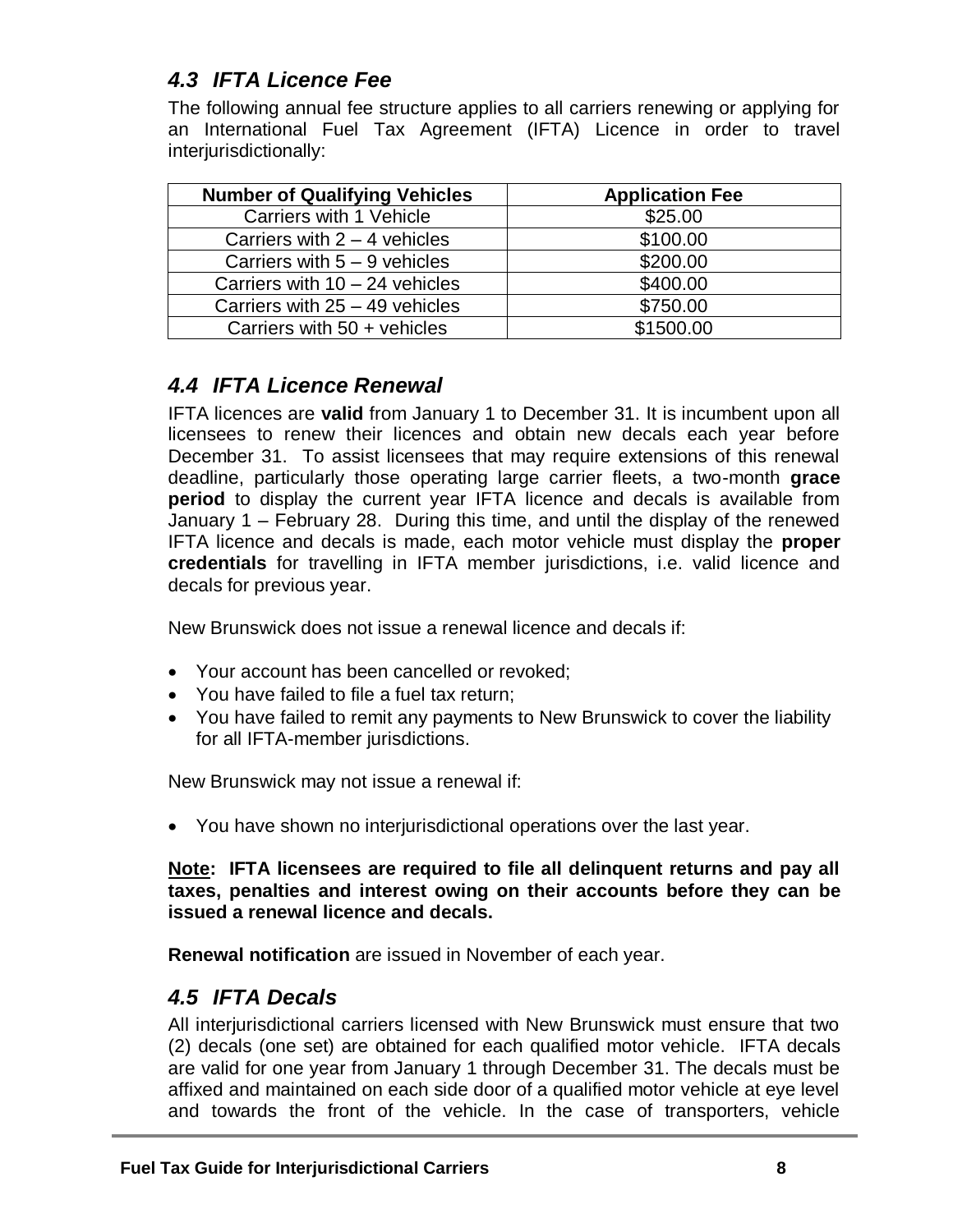manufacturers, or dealers, the decals need not be permanently affixed but may be temporarily displayed in a visible manner on the cab's passenger side.

You may display your decals one month before the effective date provided you keep the current year licence in the qualified motor vehicle until January 1. If you do not display the IFTA decals properly, the vehicle operator will be subject to a fine.

### <span id="page-8-0"></span>*4.6 IFTA Decal Fees*

The cost per each set of decals is \$25.00 and it is due upon application and or renewal. New Brunswick will issue decals only after the applicable decal fee has been paid. Persons applying for decals online are required to pay the applicable fee by credit card. Decal fee payments sent to the department by mail are payable by cheque or money order to the **Minister of Finance and Treasury Board.**

### <span id="page-8-1"></span>*4.7 Additional IFTA Decals*

The first set(s) of decals is/are issued to the licensee upon licence approval and payment of the applicable fee. Additional sets of decals may be obtained by accessing the online application available on the SNB Web site [\(www.snb.ca\)](http://www.snb.ca/) or on the Finance and Treasury Board Web site [\(www.gnb.ca/F](http://www.gnb.ca/)inance) or by completing Part V of the application for an IFTA licence form and submitting it to t Finance and Treasury Board along with the applicable fees.

### <span id="page-8-2"></span>*4.8 Single Trip Fuel Permit*

Carrier companies that have obtained an IFTA licence and decals from the Province of New Brunswick generally would not be required to obtain single trip fuel permits from any of the jurisdictions where travel is conducted. The exceptions, however, would be where a carrier does either of the following:

- accumulates travel in a non-IFTA member jurisdiction; or
- dispatches a broker, whose vehicle is not licensed for interjurisdictional travel, to an out-of-province location.

### <span id="page-8-3"></span>*4.9 30 Day Temporary Decal Permit*

In instances where the Province of New Brunswick approves an application for an IFTA licence and decals, but is unable to provide the carrier with the proper decals within the timeframe that the carrier actually requires the licence and decals, New Brunswick will issue a 30-day Temporary Decal Permit. The 30-day Temporary decal permit is valid for all member jurisdictions.

### <span id="page-8-4"></span>*4.10Fuel Tax Bond*

New Brunswick may require any licensee found in violation of the *Gasoline and Motive Fuel Tax Act* to post a security as a condition to receiving an IFTA licence and decals. The types of violations that warrant such a condition are as follows:

• failure on the part of the licensee to file timely reports;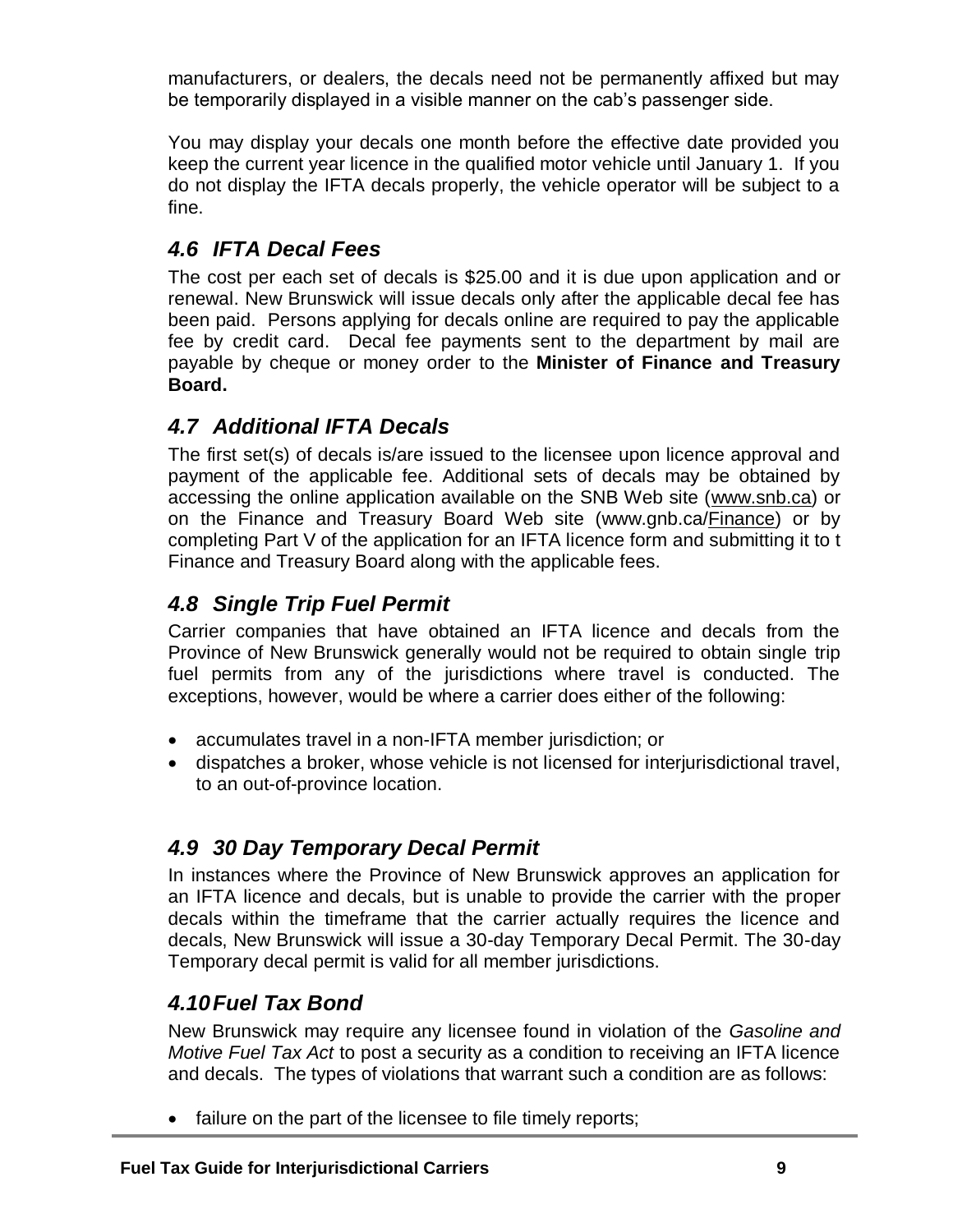- failure on the part of the licensee to remit all taxes due; or
- return of a cheque by the licensee's banking institution.

The licensee may also be required to post a security if, upon audit, the licensee's records indicate that a guarantee is necessary to protect the interests of IFTA member jurisdictions.

# <span id="page-9-1"></span><span id="page-9-0"></span>**5. Reporting Requirements**

#### *5.1 IFTA Quarterly Tax Return*

New Brunswick sends each licensee an IFTA Quarterly Tax Return at least 30 days before each filing due date. Licensees that use more than one fuel type must submit a separate quarterly fuel use tax schedule for each fuel type along with their report.

A Complete fuel tax return includes:

- The IFTA Quarterly Tax Return for each fuel type used by your qualified motor vehicles during the quarter; and
- <span id="page-9-2"></span>• payment for any taxes due.

#### *5.2 Filing of Reports*

Licensees are required to file quarterly reports with New Brunswick and pay all taxes due to all member jurisdictions with one payment to New Brunswick. All forms required for proper filing will be provided at no charge to each licensee at least 30 days prior to the due date of the return. Failure to receive the authorized report form does not relieve the licensee from the obligation of submitting a report.

#### **Important Note: Licensees are obligated by legislation to file a report regardless of whether or not travel was made outside New Brunswick.**

Where the licensee is unable to submit the standard return, the Department will accept a written report provided it includes all required information. Alternatively, licensees may receive authorization to submit a computer generated tax report instead of the standard tax report, provided it includes all required information and is in a form that can be processed.

IFTA requires that you report both "total IFTA kilometres" and "taxable kilometres" when filing tax returns. The licensee's fuel use return must include the following information based on the previous calendar quarter:

• Total distance traveled during the reporting period by qualified motor vehicles in the licensee's fleet by jurisdiction, regardless of whether the kilometres are taxable or non-taxable, **including your base jurisdiction of New Brunswick**;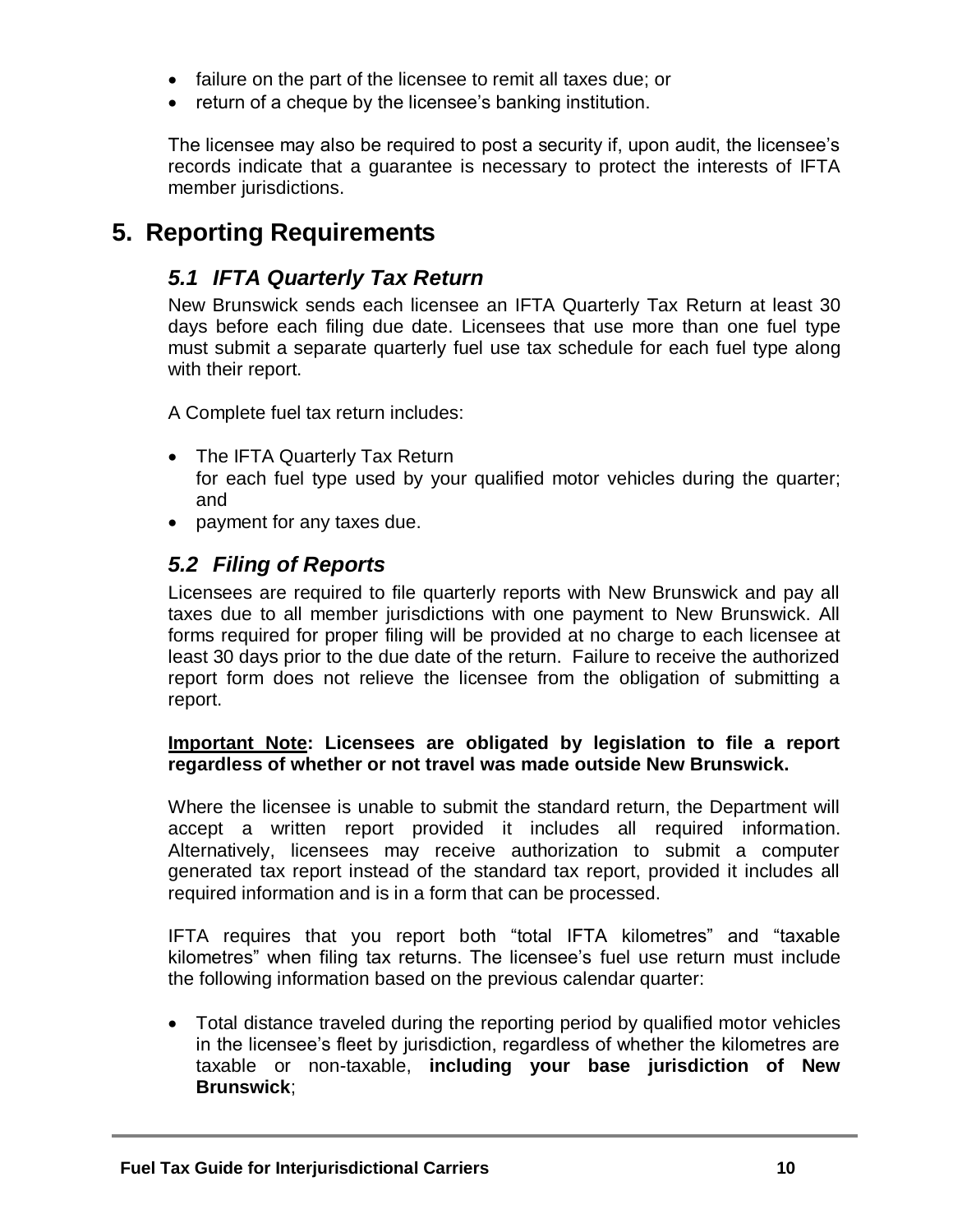- Total number of litres of motor fuel used by the licensee in operation of qualified motor vehicles within each member jurisdiction;
- Total interjurisdiction kilometres traveled by qualified motor vehicles within each member jurisdiction;
- Total litres of taxable motor fuel consumed within each member jurisdiction; and
- Total litres of tax-paid fuel purchased within each member jurisdiction.

### <span id="page-10-0"></span>*5.3 Reporting Frequency*

Tax reports shall be filed on a quarterly basis. The reporting due dates are as follows:

| <b>Reporting Quarter</b>  | <b>Due Date</b> |
|---------------------------|-----------------|
| <b>January - March</b>    | <b>April 30</b> |
| April - June              | July 31         |
| <b>July - September</b>   | October 31      |
| <b>October - December</b> | January 31      |

### <span id="page-10-1"></span>*5.4 Postmark/Hand Delivery Date*

Tax returns must be postmarked no later than midnight on the last day of the month following the close of the reporting period in order to avoid penalty for late filing. If the last day of the month falls on a Saturday, Sunday or legal holiday, the next business day is considered the final filing date.

Reports are considered filed and received on the date shown by the Canada Post or Delivery Service cancellation mark stamped on the envelope containing the report and properly addressed to New Brunswick's Department of Finance. If a report is hand delivered, then it is considered filed and received on the date that it is delivered to an employee of the Revenue Administration Division, Finance and Treasury Board, Province of New Brunswick.

### <span id="page-10-2"></span>*5.5 Measurement Conversion*

New Brunswick based IFTA licensees are required to report fuel usage in litres, and distance traveled in kilometres by using the following table. All totals must be rounded to the nearest whole litre or kilometre.

| <b>Conversion Table</b>                       |  |                                                    |  |
|-----------------------------------------------|--|----------------------------------------------------|--|
| 1 litre<br>1 U.S. gallon<br>1 imperial gallon |  | .2642 U.S. gallons<br>3.785 litres<br>4.546 litres |  |
| 1 mile<br>1 kilometre                         |  | 1.609 kilometres<br>.62137 miles                   |  |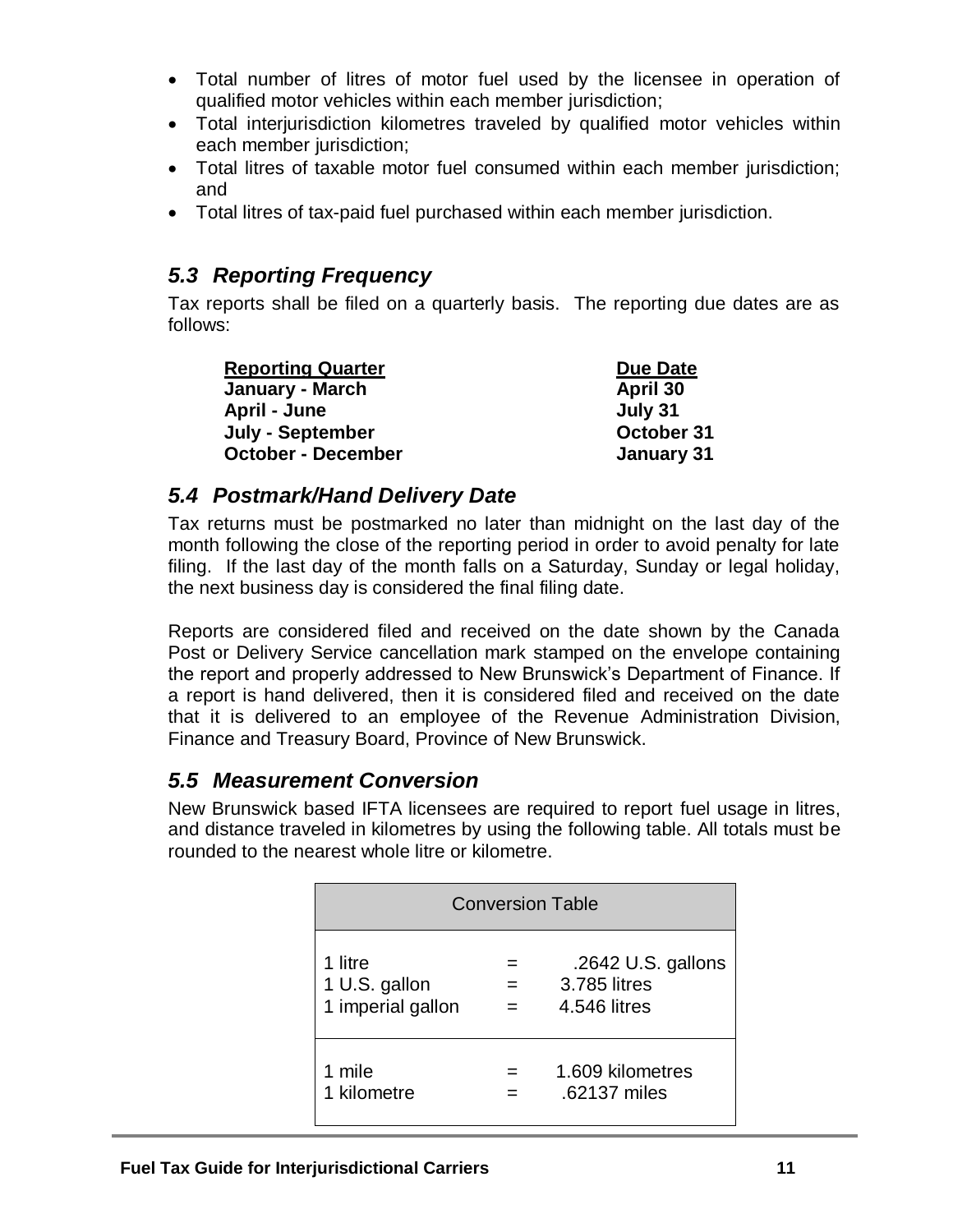### <span id="page-11-0"></span>*5.6 Tax Exempt Kilometres*

Tax exempt kilometres are allowed when your vehicle(s) qualifies for an exemption that is provided by an IFTA jurisdiction (such as distance traveled under a single trip fuel permit). The licensee is required to obtain the definition of distances that qualify for tax exemption status from the various member states or provinces in which he is travelling and report accordingly. For further information, you may contact Finance and Treasury Board at: (800) 669-7070 or by visiting the following web address: [www.iftach.org](http://www.iftach.org/) and click on exemptions.

### <span id="page-11-1"></span>*5.7 Tax Exempt Fuel Use*

On your IFTA return, you must report all taxable fuel placed in the tank of your qualified motor vehicles. Some IFTA jurisdictions provide a refund of the tax paid on fuel used in exempt operations. (Please refer to the IFTA Member Jurisdiction Information Chart which lists the operations that qualify as exempt). To claim a refund, you must submit your claim directly to the jurisdiction where the fuel was purchased. For further information relating to exemptions, you may contact Finance and Treasury Board at: (800) 669-7070 or by visiting following web addresses: [http://www.gnb.ca/F](http://www.gnb.ca/)inances or [www.iftach.org](http://www.iftach.org/) and click on exemptions.

### <span id="page-11-2"></span>*5.8 Refunds/Overpayments*

When completing your fuel tax return, calculate your net tax due or credit claimed for this period by netting the tax on credit amounts calculated for each jurisdiction in which you traveled during that reporting period. If the net result is tax due, enclose a cheque for the net tax due amount made payable to the Minister of Finance and Treasury Board. If the net result is a credit claim, New Brunswick will either apply the credit towards the next report, or refund you the credit amount if requested.

Licensees will be entitled to receive any refunds due, only after all tax liabilities, including audit assessments, owed to all jurisdictions have been paid. New Brunswick based licensees, who request a refund of a credit balance will be paid within 90 days from the receipt of the request. All requests for refunds of credit balances must be made in writing.

The IFTA Tax Rate form included with your returns lists the current tax rates and surcharge rates for all IFTA-member jurisdictions for that reporting quarter. The tax rates have been converted to Canadian currency. Do not use old tax rate tables. Finance and Treasury Board will inform you of changes in tax rates and IFTA procedures.

It is recommended that licensees claim any net credits due as soon as possible, i.e. quarterly, as IFTA member jurisdictions, including New Brunswick, do not carry credit balances beyond eight quarters (24 months).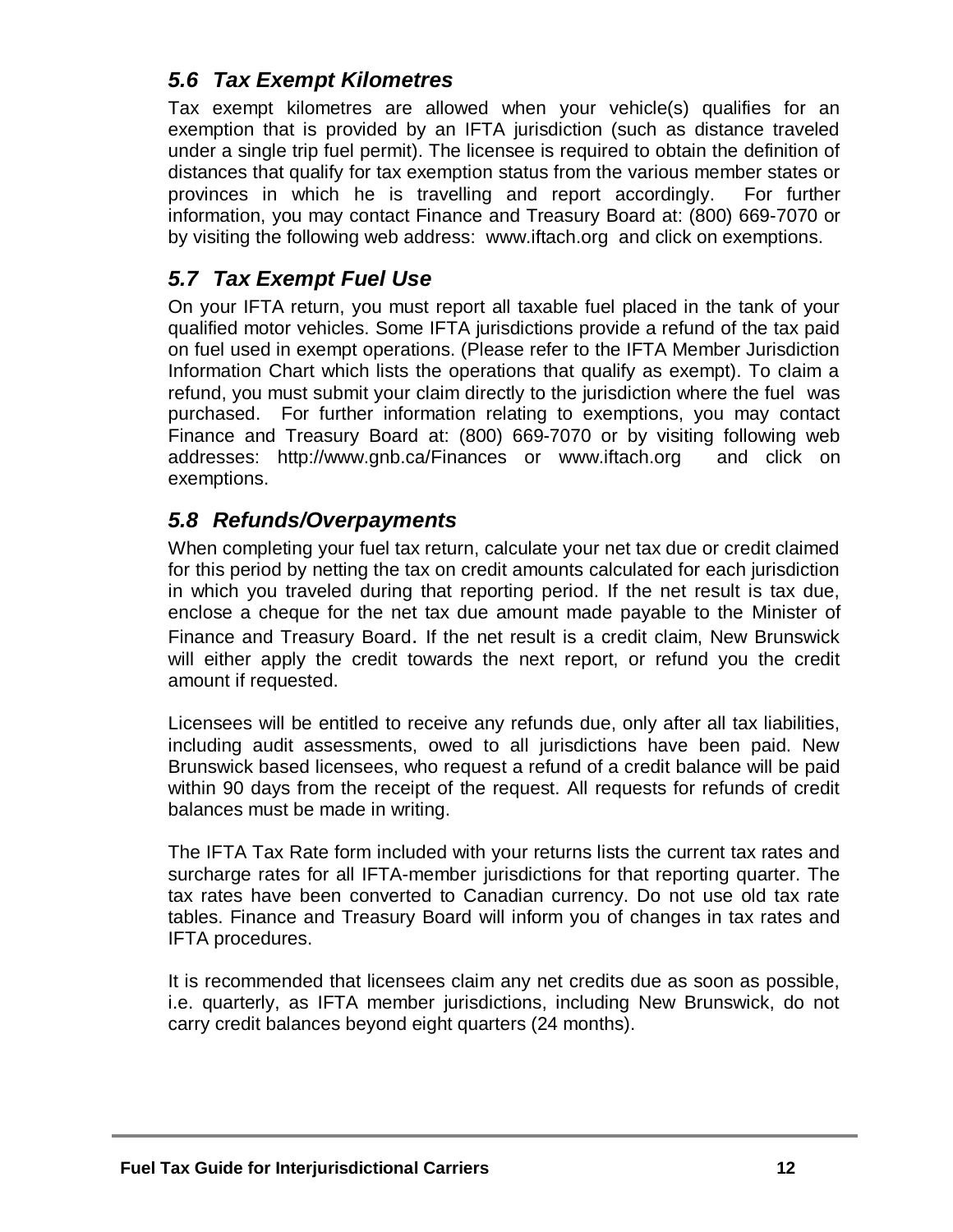### <span id="page-12-0"></span>*5.9 Payments*

All tax payments, licence fee and decal fee payments should be made payable to the Minister of Finance and Treasury Board and mailed to the address specified above for licence applications and renewals. Payments cannot be made at financial institutions.

When cheques sent to Finance and Treasury Board are returned by any financial institution, the New Brunswick Finance and Treasury Board may assess a nonnegotiable cheque fee and will hold any refund (fuel tax or audit). The refund amount will cover the returned cheque, until full payment is received.

### <span id="page-12-1"></span>*5.10 Amended Returns*

If you need to correct a prior fuel tax return, please contact Finance and Treasury Board for a blank return for that reporting period and complete as follows:

- Check the box marked "Amended Report" on your tax return.
- Ensure that the reporting period dates reflect the period you are correcting.
- Fully complete the return with the correct information.
- Sign and date the return.

# <span id="page-12-3"></span><span id="page-12-2"></span>**6. Failure to File an IFTA Quarterly Tax Return**

### *6.1 Failure to Pay Fuel Tax*

Failure to pay fuel tax due to each jurisdiction according to the fuel tax return will result in interest and penalty charges. You must remit a payment to New Brunswick to cover the liability for all IFTA-member jurisdictions or your licence may be revoked. If you do not agree with an assessment, the onus will be on you to prove the assessment is erroneous. Tax credits pending on your account or credit from an audit will first be applied to any tax due, interest, or penalty owing from quarterly fuel tax returns. **You are responsible to pay all charges billed to you by the Province of New Brunswick or your licence may be revoked. In such a case, all IFTA-member jurisdictions, as well as the law enforcement agencies where appropriate will be notified.**

## <span id="page-12-4"></span>*6.2 Failure to File a Complete IFTA Quarterly Tax Return*

Failure to file a complete return will result in penalty charges. A complete return allows New Brunswick to clear your liability with each IFTA-member jurisdiction. **A return must still be filed for any quarter where your vehicles did not travel outside New Brunswick.**

### <span id="page-12-5"></span>*6.3 Failure to File IFTA Quarterly Tax Returns*

If you fail to file your tax returns, the Department will estimate your tax liability for each member jurisdiction based upon the information available to the Department. Either your past filing history, or the history of similar filers will be used for such a tax assessment. Once the Department has compiled a comparison of your fleet, you will be assessed you the estimated tax liability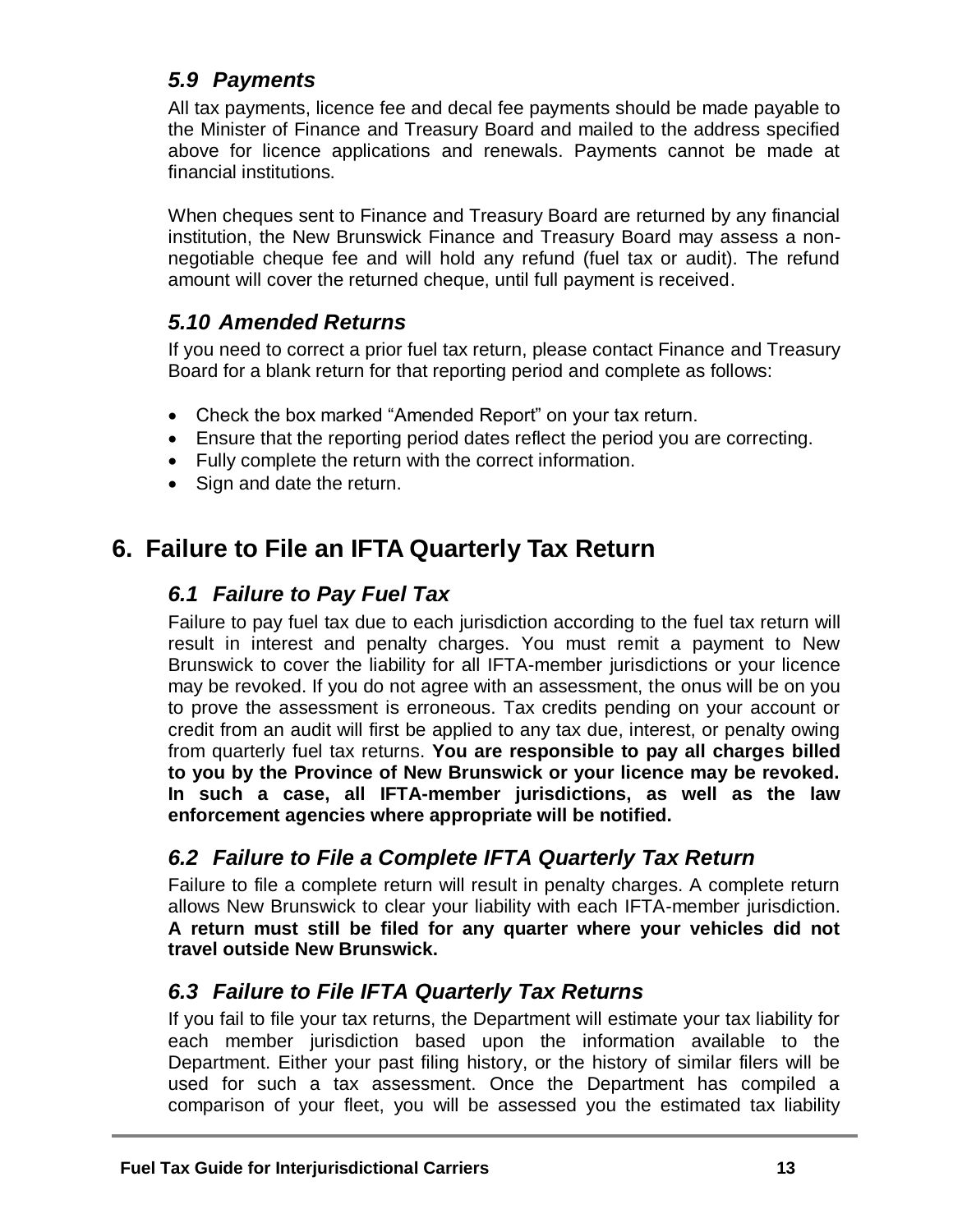together with any interest. Finance and Treasury board may require you to post a fuel tax bond that will be applied to future tax liabilities.

#### <span id="page-13-1"></span><span id="page-13-0"></span>*6.4 Penalty and Interest Provisions*

#### **6.4.1 Administrative Penalties**

Administrative penalties will be applied to violations under the *Gasoline and Motive Fuel Tax Act* as per the following schedule.

| Violation                                     | <b>Administrative Penalty</b> |
|-----------------------------------------------|-------------------------------|
| Failure to report and remit the tax on        | 1 <sup>st</sup> Offence \$240 |
| gasoline, motive fuel and carbon emitting     | 2 <sup>nd</sup> Offence \$480 |
| products.                                     | 3rd & Subsequent \$5200       |
| Failure to register as an interjurisdictional | 1 <sup>st</sup> Offence \$240 |
| carrier                                       | 2 <sup>nd</sup> Offence \$480 |
|                                               | 3rd & Subsequent \$5200       |
| Failure to produce records                    | 1st Offence \$240             |
|                                               | 2nd Offence \$480             |
|                                               | 3rd & Subsequent \$5200       |
| Refusing or neglecting to make any return     | 1st Offence \$240             |
| or file a report                              | 2nd Offence \$480             |
|                                               | 3rd & Subsequent \$5200       |
| Failure or refusal to keep required IFTA      | 1st Offence \$240             |
| records                                       | 2nd Offence \$480             |
|                                               | 3rd & Subsequent \$5200       |

The Department will not renew an IFTA licence where a carrier has any of the following:

1. Delinquent IFTA quarterly tax returns;

2. An outstanding balance on an account, where acceptable payment arrangements have not been made and honored; or

3. An unpaid administrative penalty.

In addition, the Department may revoke or suspend IFTA licences where the conditions of the licence have not been met. Re-instatement of an IFTA licence following a revocation will include additional fees, terms and conditions.

#### <span id="page-13-2"></span>**6.4.2 Penalty Charges**

New Brunswick imposes a penalty of 10% of the total tax due or \$50, whichever is greater, when:

- A return is filed late;
- Full payment for tax due is not received by the due date; or
- A fuel tax return is not filed.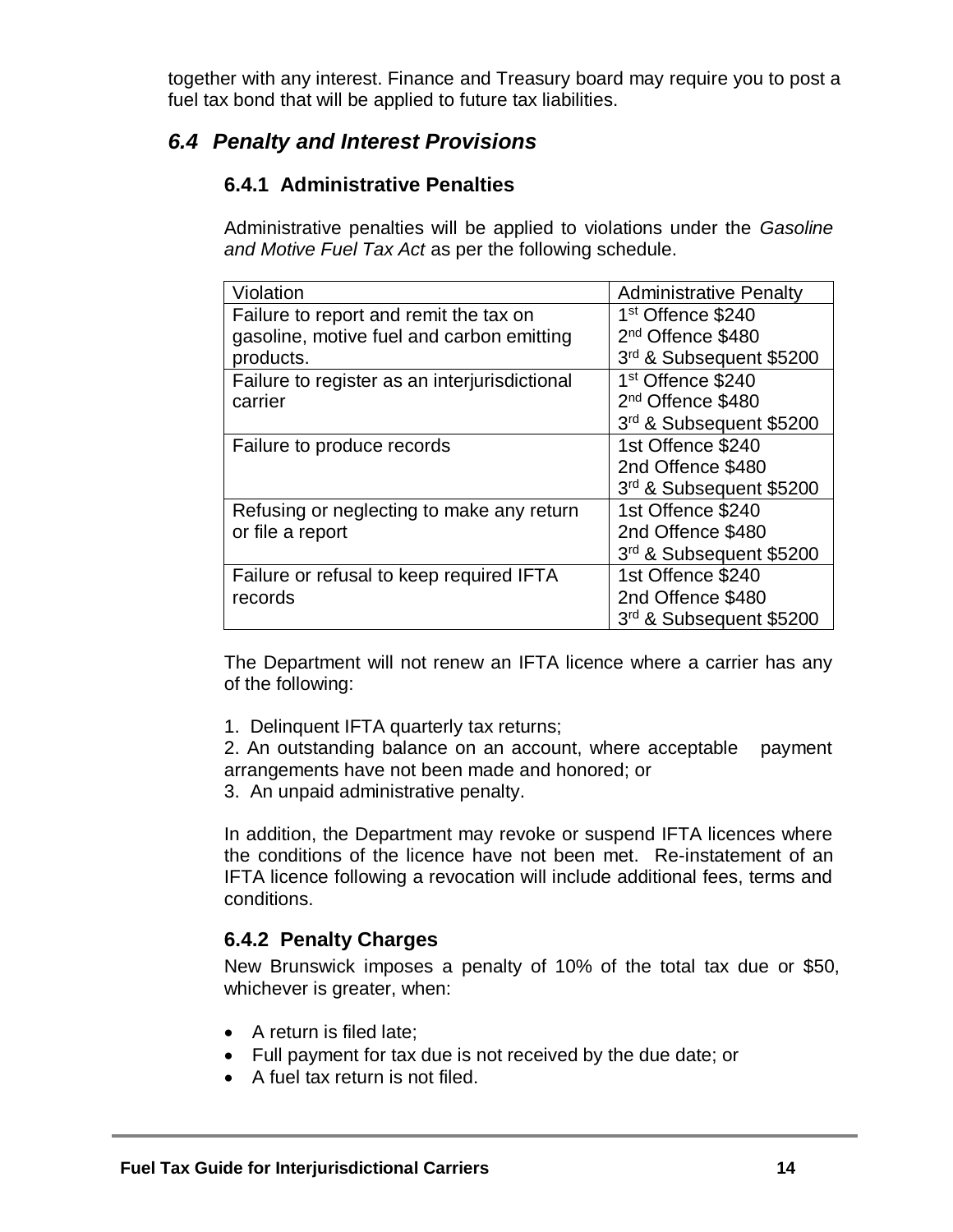#### <span id="page-14-0"></span>**6.4.3 Interest Charges**

Interest is charged on tax due to a jurisdiction beginning on the due date of the return until the date that the payment is received. The interest rate is the Canadian Federal Treasury Bill rate plus 2%.

Where licensees fail to remit payment for an outstanding liability within 30 days, additional interest charges will accrue at the rate of 0.7591% per month compounded monthly. The Province of New Brunswick applies this interest pursuant to the *Revenue Administration Act*.

# <span id="page-14-2"></span><span id="page-14-1"></span>**7. Licence Cancellation, Revocation and Reinstatement**

### *7.1 Licence Cancellation*

You may cancel your IFTA licence when you are no longer operating qualified motor vehicles in multiple jurisdictions or if you prefer to acquire single trip permits for interjurisdictional travel. To request the cancellation of your IFTA licence, check the "Cancel Licence" box on your final quarterly return and enter the last date of operations, or mail a signed letter requesting cancellation to the Revenue Administration Division, Finance and Treasury Board.

Upon cancellation it is a requirement that the decals be removed and that the licensee return them, if at all possible, along with the licence and any unused decals, to the Registration & Licensinig unit of Finance and Treasury Board.

New Brunswick's auditors have the discretion to conduct a final audit of your records after your IFTA account is closed. After cancellation, you must keep all records for four years. Finance and Treasury Board will notify all IFTA-member jurisdictions of your cancellation.

To reactivate your cancelled account, you must submit a new application form quoting your cancelled IFTA account number, along with the required licence and decal fees.

#### <span id="page-14-3"></span>*7.2 Licence Revocation*

Finance and Treasury Board may revoke your IFTA licence if you fail to comply with IFTA requirements such as:

- Filing complete quarterly returns on time;
- Paying taxes in full; or
- Following the record keeping requirements as specified by the department.

An account may be revoked for an outstanding audit assessment or for failure to comply with other requirements. A notice of revocation will be mailed to the mailing address listed on your application. Finance and Treasury Board will notify all IFTA jurisdictions of your revocation. For interjurisdictional trips made while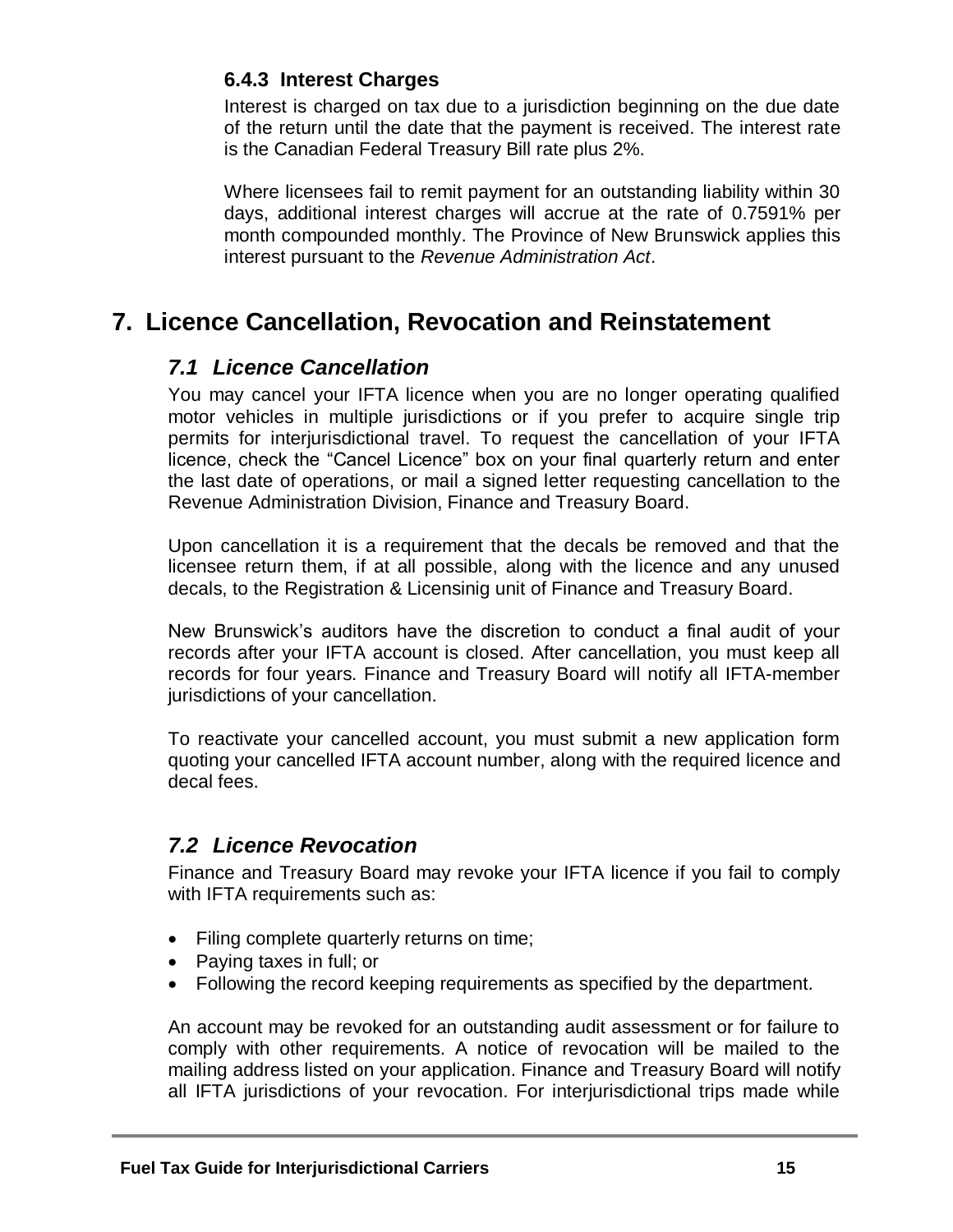your licence is revoked, you will be required to purchase single trip fuel permits from each jurisdiction, in which you intend to travel.

### <span id="page-15-0"></span>*7.3 Licence Reinstatement*

To reinstate your revoked IFTA licence, you must satisfy the requirements specified by the department and make all required payments. This includes payment of all taxes, penalties and interest, filing of all returns, and provision of all records requested by Finance and Treasury Board. You will also be required to complete a new application and pay the required licence and decal fees to reactivate your account. Finance and Treasury Board may require that you post a bond to satisfy any potential liabilities to all member jurisdictions. The department will notify all IFTA jurisdictions of your reinstatement.

### <span id="page-15-1"></span>*7.4 Bankruptcy*

If you file for bankruptcy, please inform Finance and Treasury Board immediately.

# <span id="page-15-3"></span><span id="page-15-2"></span>**8. Record Keeping Requirements**

#### *8.1 Record Retention Period*

IFTA registrants must retain all required records for a period of four years beginning from the date that the tax report is filed. These records may be kept on microfilm; microfiche or other computerized or condensed record storage systems acceptable to New Brunswick's Finance and Treasury Board . Noncompliance with any of the prescribed record keeping requirements may be cause for revocation of the licence.

Failure to provide records requested by the Province of New Brunswick for the purposes of audit extends the statute of limitations until the records are provided.

#### <span id="page-15-4"></span>*8.2 Fuel Receipts*

All IFTA licensees are required to maintain a complete record of **all fuel purchased**, **received and used** in the conduct of their business. Separate totals must be calculated for each fuel type. These records shall contain, but not be limited to:

- date of each receipt of fuel;
- name and address of the person from whom fuel was purchased or received;
- number of litres received:
- fuel tax paid on number of litres;
- type of fuel;
- price per litre or total amount of fuel sale;
- vehicle or equipment into which the fuel was placed;
- purchaser's name for contract or rental agreement, receipts will be accepted as long as the name on the contract provides a legal connection to the reporting party; and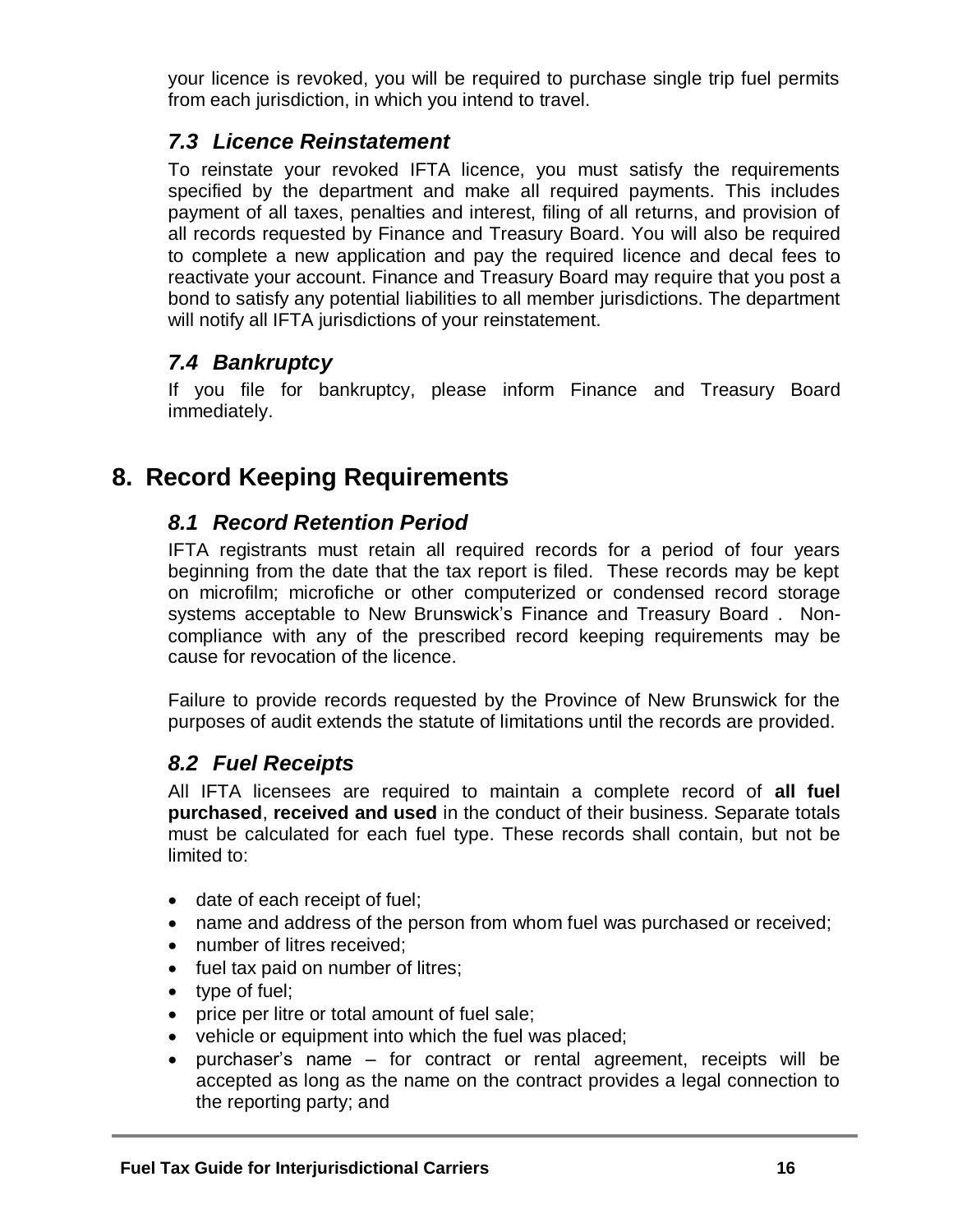• amount of fuel and/or carbon emitting products purchased while travelling under a single trip permit. (You are required to keep a copy of your single trip permit).

#### <span id="page-16-0"></span>*8.3 Distance Records*

All IFTA licensees must maintain **detailed distance records,** which show operations on an individual vehicle basis. This includes proof of taxable and nontaxable distance travelled.

A trip report is an acceptable source document. However, licensees must ensure that they record all travel conducted with qualified motor vehicles, including trips that occur entirely within New Brunswick. Specifically, these records must include, but not be limited to:

- Total distance travelled, **including all kilometres travelled within New Brunswick**;
- Start and end dates of a trip;
- Point of origin and the destination;
- Routes of travel (list the highways used when leaving and entering a jurisdiction);
- Odometer or hubometer readings at the beginning and end of each trip;
- Total trip distance;
- Distance travelled in each jurisdiction (odometer or hubometer readings at jurisdiction line);
- Power unit number or vehicle identification number (VIN); fleet number; and name of the registrant.

### <span id="page-16-1"></span>*8.4 Tax Paid Purchases (Bulk Fuel Storage)*

To obtain credit for tax paid purchases, the licensee must keep either a receipt or invoice, a credit card receipt, or microfilm/microfiche of the receipt or invoice, showing evidence of such purchases and the tax having been paid.

An acceptable receipt or invoice for tax paid purchases taken as credit must include:

- date of purchase;
- seller's name and address;
- number of gallons or litres purchased;
- fuel type;
- price per gallon or litre or total amount of sale;
- unit numbers: and
- purchaser's name.

In the case of withdrawals from licensee-owned, tax-paid bulk storage, credit may be obtained if the following detailed records are maintained:

- date of withdrawal;
- number of gallons or litres;
- fuel type;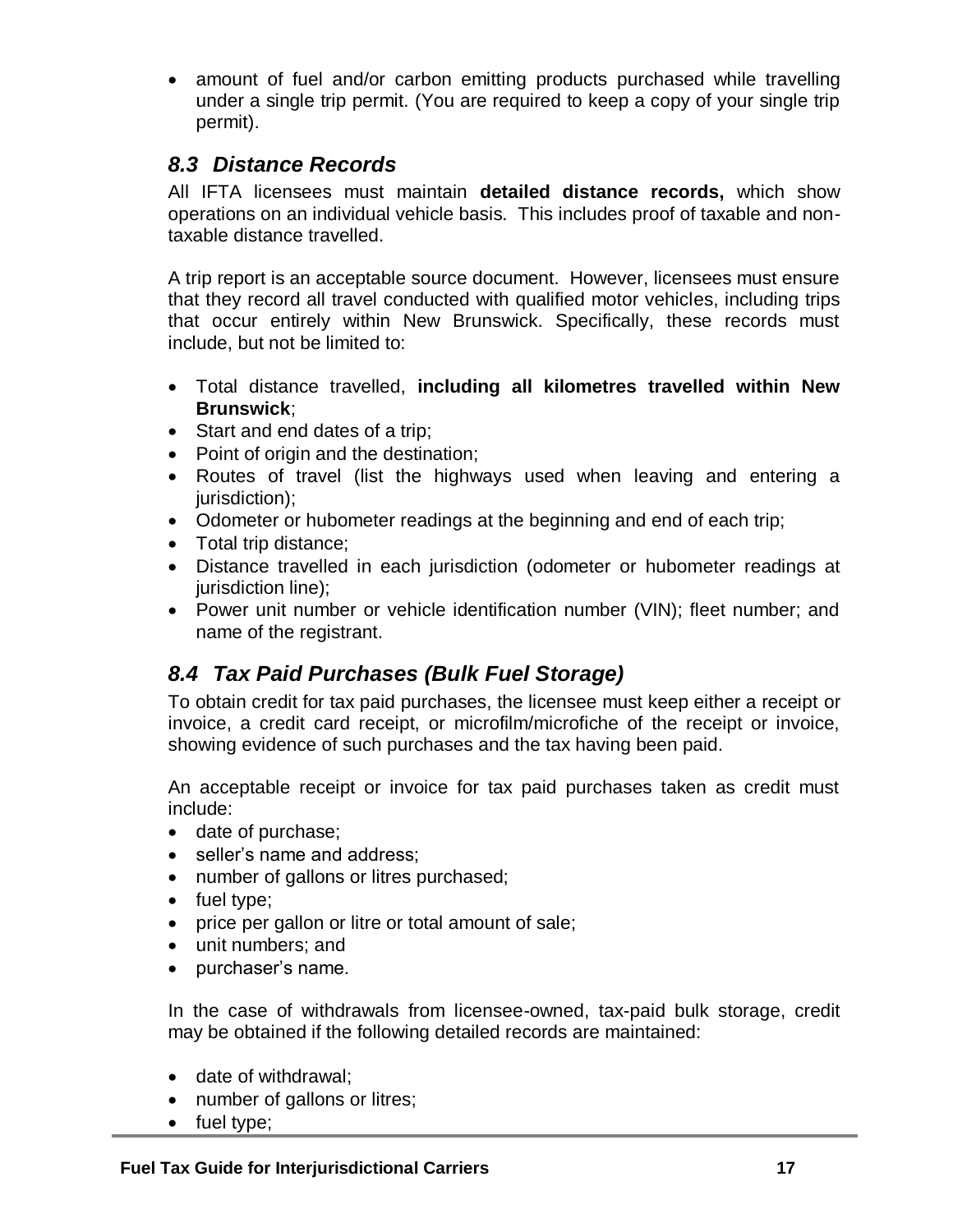- unit number; and
- purchase and inventory records to show the tax was paid on all bulk purchases.

When fuel is withdrawn from the licensee's own bulk storage and placed in its qualified motor vehicles, the licensee must maintain adequate records to distinguish fuel placed in qualified versus non-qualified motor vehicles for all jurisdictions.

#### <span id="page-17-0"></span>*8.5 Records to Support Non-Taxable Distance*

Keep appropriate records to support non-taxable distance traveled, which you have claimed on your fuel tax return. Specifically, you are required to keep a record of all single trip fuel permits obtained within each quarter as well as all kilometres traveled on the Massachusetts Turnpike.

#### <span id="page-17-1"></span>*8.6 On-board Recording Devices*

If you are currently using on-board recording devices for record keeping purposes, or are planning to use on-board recording devices in the future, and you wish to obtain information on the specific information requirements that must be met by these devices, please contact Finance and Treasury Board at (800) 669-7070.

# <span id="page-17-3"></span><span id="page-17-2"></span>**9. Audits, Assessments and Appeals**

#### *9.1 Audits*

New Brunswick audits its licensees on behalf of all IFTA member jurisdictions. Therefore, it is a requirement that licensees maintain all operational records in New Brunswick. In the event that the licensee's records are not located in New Brunswick and the province must send auditors to where the records are kept, the licensee is obligated to reimburse the province for reasonable per diem and travel expenses of its auditors.

#### <span id="page-17-4"></span>*9.2 Assessments*

IFTA licensees must submit tax returns for every quarter that they are validly licensed, including the periods when there are no taxable operations. Any licensee that either fails, neglects, or refuses to file a tax return at the time that it is due is subject to a tax assessment under the *Gasoline and Motive Fuel Tax Act*. The assessment of tax includes the (estimated) liabilities for each jurisdiction in which the licensee conducted travel, together with applicable interest and penalty charges.

#### <span id="page-17-5"></span>*9.3 Collection of Tax, Penalty and Interest Owed*

Tax, penalty and interest owed to all IFTA member jurisdictions resulting from an audit or assessment will be collected by New Brunswick. The laws of the Province will govern the methods by which the tax is collected.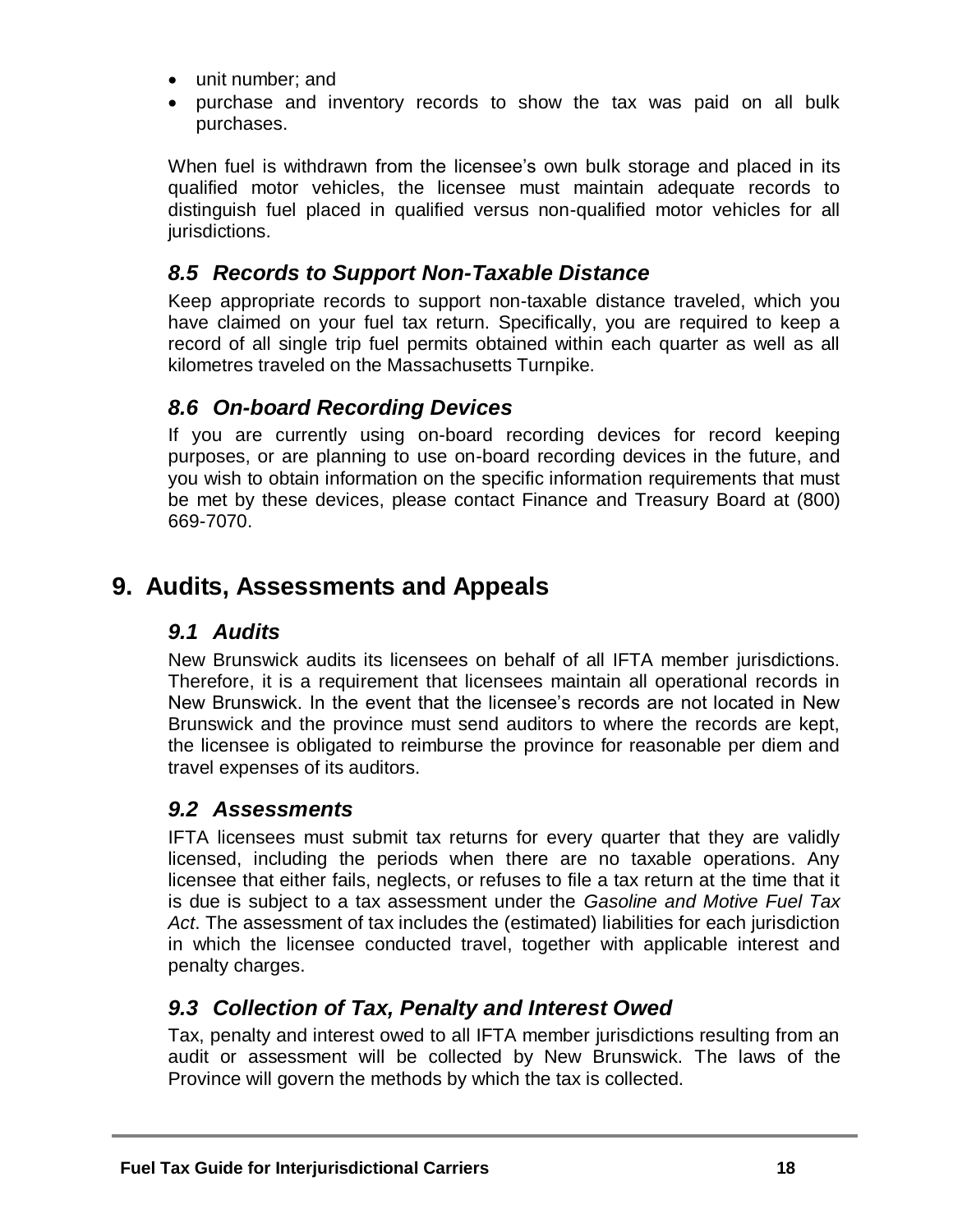#### <span id="page-18-0"></span>*9.4 Objection and Appeal Procedure*

Where an assessment is levied upon an IFTA licensee and the licensee wishes to dispute liability for the amount assessed, the licensee may, within 30 days of either the payment of the tax, or the date of the service or mailing of a notice of assessment, serve on the Provincial Tax Commissioner a Notice of Objection. Notice of Objection forms may be obtained from the address provided at the end of this guide.

Within 60 days after receiving the Notice of Objection, the Provincial Tax Commissioner shall reconsider the assessment and vacate, confirm or vary the assessment or reassess, and the licensee shall be notified of the Tax Commissioner's decision.

If the IFTA licensee is unsatisfied with the Provincial Tax Commissioner's decision and wishes to pursue further recourse, the IFTA Licensee may, within 30 days after being notified, appeal the decision to the Minister of Finance and Treasury Board. Appeal forms may be obtained at the address provided at the end of this guide.

Within 30 days after receiving the Notice of Appeal, the Minister of Finance and Treasury Board shall fix a date to consider the appeal.

### <span id="page-18-1"></span>**10. Inquiries**

Please contact:

**Finance and Treasury Board Revenue Administration Division P. O. Box 3000 Fredericton, NB E3B 5G5**

**Tel: (800) 669-7070 Fax : (506) 457-7335 E-mail: [wwwfin@gnb.ca](mailto:wwwfin@gnb.ca) Website: [www.gnb.ca/finance](http://www.gnb.ca/finance)**

# <span id="page-18-2"></span>**11. Definitions**

**Applicant** - a person in whose name the uniform application for licensing is filed with New Brunswick for the purpose of **motor fuel tax reporting** /*Gasoline and Motive Fuel Tax Act.* 

*Audit -* a physical examination of the records and source documents supporting the licensee's tax reports.

#### *Base jurisdiction*:

the province or state where qualified motor vehicles are based for vehicle registration purposes; and

in which the operational control and operational records of the licensee's qualified motor vehicles are maintained or can be made available; and

in which some travel is accrued by qualified motor vehicles within the fleet.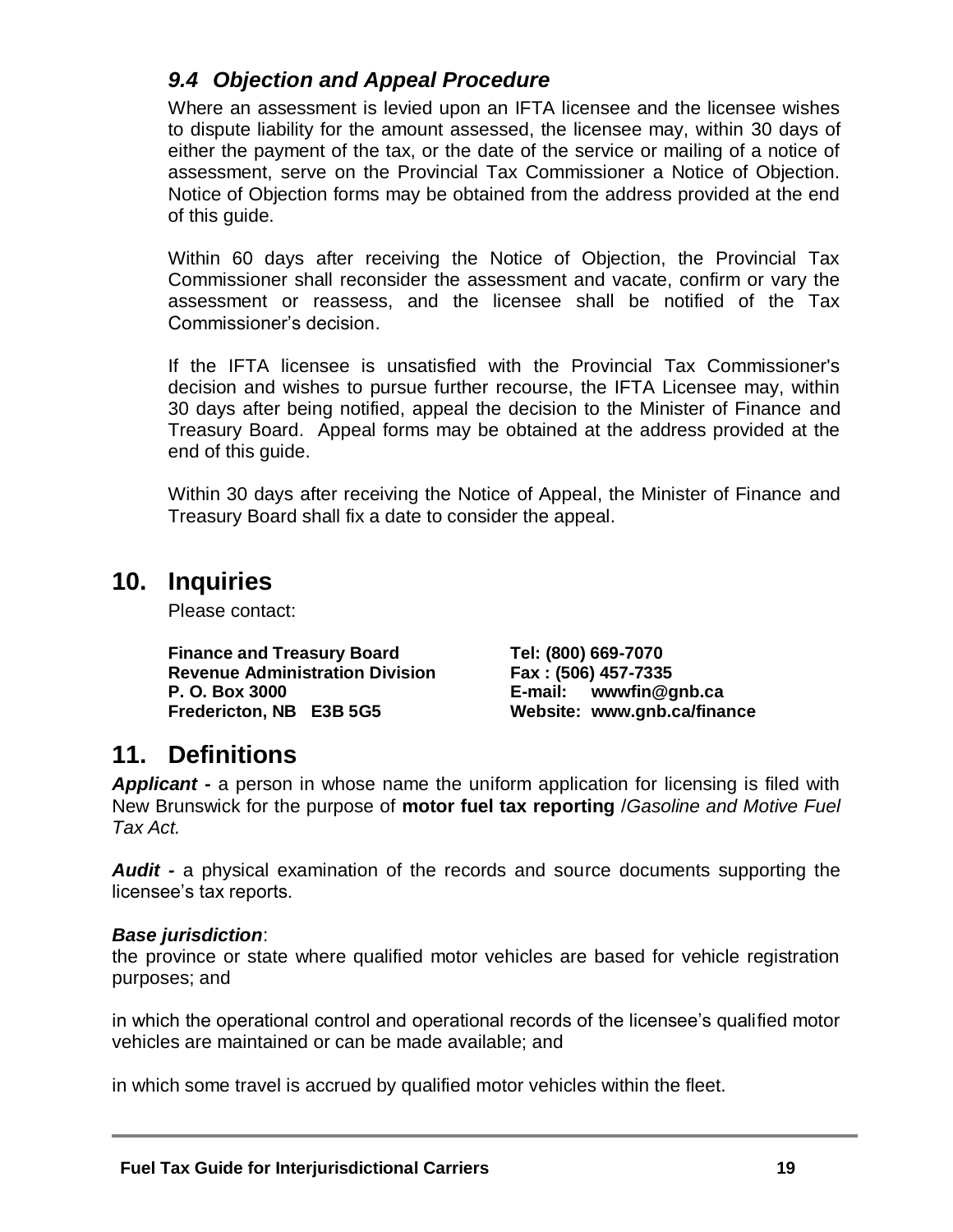The commissioners of two or more affected jurisdictions may allow a person to consolidate, in one base jurisdiction, several fleets, which would otherwise be based in two or more jurisdictions.

*Cancellation -* the termination of a licence and its provisions by the licensee/customer.

**Carbon Emitting Product -** means product listed in Column 1 of Schedule C in the *Gasoline and Motive Fuel Tax Act*. All carbon emitting products listed in Schedule C have the same meaning as in section 3 of the *Greenhouse Gas Pollution Pricing Act (Canada).*

**Carrier** - is an individual or organization engaged in transporting passengers or goods for hire. For IFTA, a carrier could be either a lessor, or a lessee (see definitions).

*Credentials -* IFTA licences and decals*.*

*Drive-away operations -* see definition of transporter*.*

*Fleet -* one or more vehicles.

*IFTA Kilometres -* Kilometres travelled in IFTA jurisdictions.

*In-jurisdiction distance -* total number of kilometres operated by a licensee's qualified motor vehicles within a participating province or state. In-jurisdiction kilometres do not include those operated on fuel tax single trip permits or those exempted from fuel taxation by participating provinces or states.

*Independent Contractor -* is the lessor (See definition of lessor).

*Intermittent leases -* occurs when a person leases his vehicle to a carrier on the intermittent basis. An example would be when the trucker leases his vehicle to a carrier for one week, operates it for the next week in his own name and then leases it to a carrier for the third week.

*Jurisdiction -* a state of the United States, the District of Columbia, a Province or Territory of Canada.

**Lessor** - is the party granting the use of equipment with or without a driver to another.

**Lessee** - is the party acquiring the use of the equipment with or without a driver from another.

*Licensee -* a person who holds a valid agreement licence issued by the base jurisdiction.

*Long-term lease -* is a lease lasting 30 days or more.

*Motor fuels -* all fuels used for the operation of qualified motor vehicles.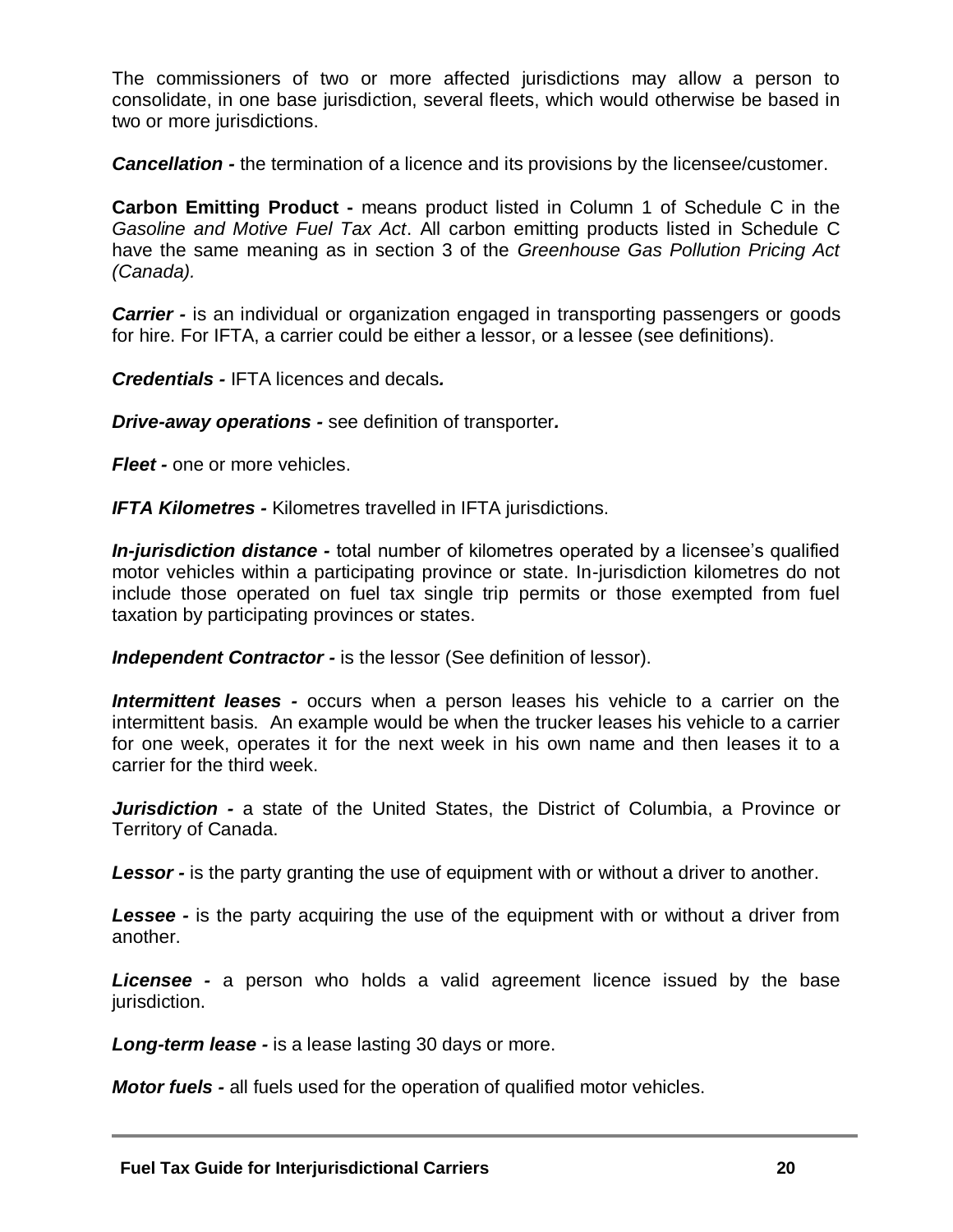*Non IFTA Jurisdiction* - Alaska, Yukon, District of Columbia, Northwest Territories, Hawaii, or *Nunavut*.

*Non IFTA Kilometres -* Kilometres travelled in Alaska, Yukon, District of Columbia, Hawaii, Northwest Territories and Nunavut.

*Person -* an individual, corporation, partnership, association, trust, or other entity.

#### *Qualified motor vehicle*:

a motor vehicle used, designed or maintained for transportation of persons or property; and

having two axles and a gross vehicle weight or registered gross vehicle weight exceeding 26,000 pounds or 11,797 kilograms; or

having three or more axles regardless of weight; or

used in combination, when the weight of such combination exceeds 26,000 pounds or 11,797 kilograms gross vehicle weight.

**\*Qualified motor vehicle does not include recreational vehicles**.

*Recreational vehicle -* vehicles such as motor homes, pickup trucks with attached campers, and buses when used exclusively for personal pleasure by an individual. In order to qualify as a recreational vehicle, the vehicle shall not be used in connection with any business endeavour.

*Registration (Motor Vehicle) -* the qualification of motor vehicles for the privilege of using the highway; through a prepayment of licensing fees; and

the issuance of a licence plate and a registration card or temporary registration containing owner and vehicle data.

*Reporting period -* the calendar quarterly periods of January 1 through March 31, April 1 through June 30, July 1 through September 30 and October 1 through December 31.

*Revocation -* withdrawal of licence and privileges by the licensing jurisdiction.

*Short-term lease* - is a lease lasting 29 days or less*.*

*Suspension -* temporary removal of privileges granted to the licensee.

*Transporters* **-** means every person engaged in the business of delivering qualified motor vehicles of a type required to be registered hereunder from a manufacturing, assembling or distributing plant to dealers or sales agents of a manufacturer*.*

*30 Day IFTA Decal Permit -* a permit issued by New Brunswick to be carried in a qualified vehicle in lieu of display of the permanent annual decals. A temporary permit